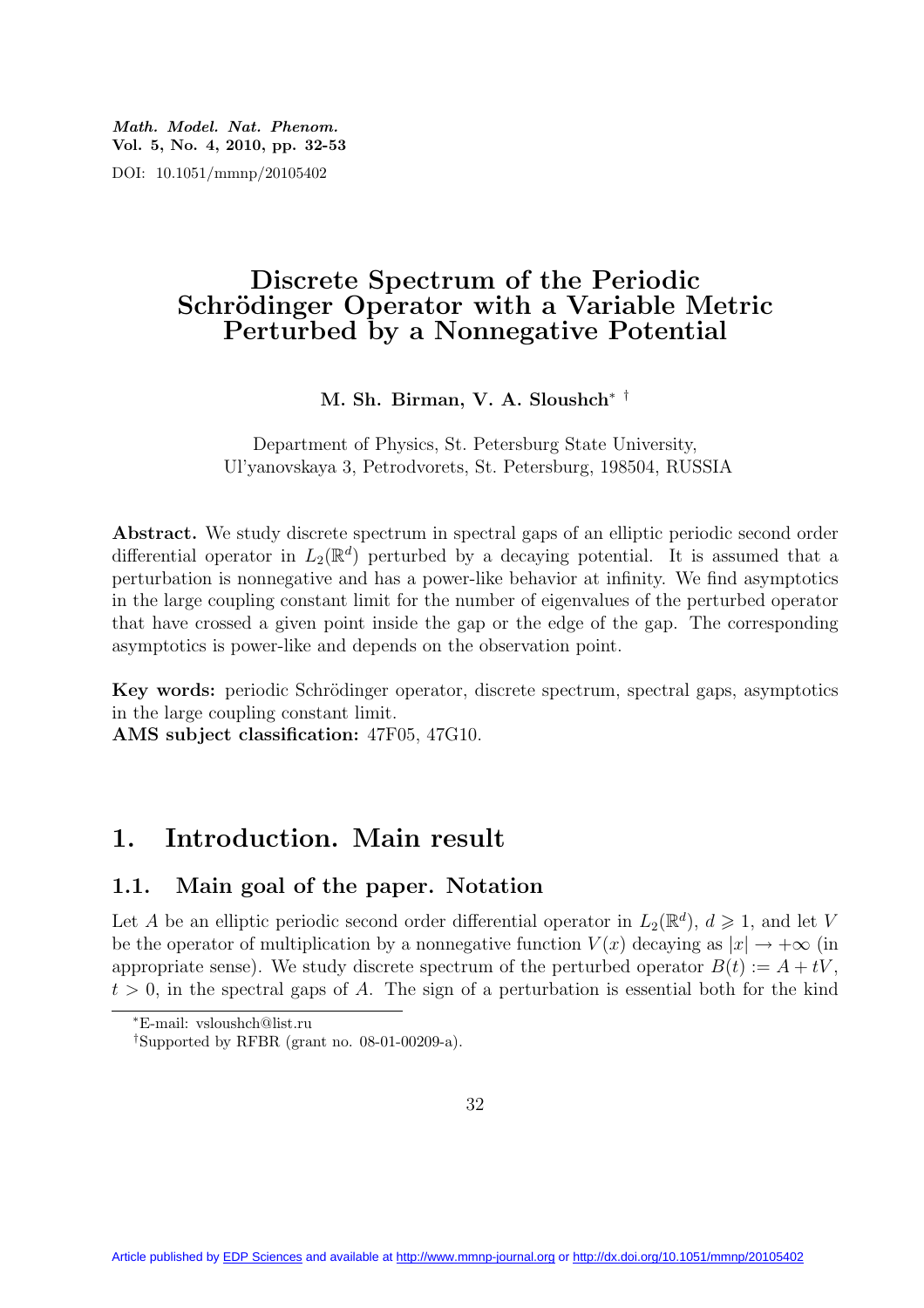of results and the choice of technical tools. The case of nonpositive perturbations is studied much more completely than the case of nonnegative perturbations (see the survey [1] and references therein). The present paper is devoted to the case of nonnegative perturbations.

Let  $(\alpha, \beta)$  be an *internal* gap in the spectrum of A, and let  $\lambda \in [\alpha, \beta]$  be a fixed number called an observation point. The spectrum of the operator  $B(t)$  in the gap  $(\alpha, \beta)$  is discrete. As t grows, the eigenvalues of the operator  $B(t)$  in the gap  $(\alpha, \beta)$  move from the left to the right; they "are born" at the left edge and they "disappear" at the right edge of the gap. By  $N(\lambda, \tau, V)$  we denote the number of eigenvalues of the operator  $B(t)$  that have crossed the point  $\lambda$  as t grows from 0 to  $\tau$ . In the survey [1], the asymptotics for  $N(\lambda, \tau, V)$ as  $\tau \to +\infty$  was described (without proof) in the case where the perturbation  $V(x)$  has a power like asymptotics at infinity (see Theorem 1.2). The main goal of the paper is to prove this asymptotics for the case of "slowly" decaying perturbations (see Theorem 1.3).

The paper consists of three sections. Section 1 contains necessary notions and notation, formulation of the main result and discussion of the results known before. In Section 2, the main result (Theorem 1.3) is deduced from Proposition 2.3 about asymptotics of singular numbers of some integral operators. In Section 3, the required results on asymptotics of the singular numbers of integral operators are collected and Proposition 2.3 is proved.

Now we introduce some notation. The symbol 1 stands for the identity  $(d \times d)$ -matrix;  $\langle \cdot, \cdot \rangle$  denotes the standard inner product in  $\mathbb{C}^d$ . By  $\mathbb{Z}^d$  we denote the lattice of integer vectors in  $\mathbb{R}^d$ . Next,  $H^1(\Omega)$  denotes the standard Sobolev class in a domain  $\Omega \subset \mathbb{R}^d$ , and  $H^1_{loc}(\Omega)$ is the class of functions  $u(x)$ ,  $x \in \Omega$ , such that  $u\varphi \in H^1(\Omega)$  for any  $\varphi \in C_0^{\infty}(\Omega)$ . By  $\Delta$ we denote the Laplacian in  $\mathbb{R}^d$ . If A is a closed densely defined operator in the Hilbert space  $\mathfrak{H}$ , then  $\sigma(A)$  stands for its spectrum, and  $A^*$  stands for the adjoint operator. If A is selfadjoint, then  $E_A(\cdot)$  denotes the spectral measure of A. For a Borel set  $\delta \subset \mathbb{R}$ , we put  $\pi_A(\delta) := \text{rank} E_A(\delta)$ . Next, we introduce the counting functions for the positive and negative spectrum of A by  $n_{\pm}(s, A) := \pi_{\pm A}(s, +\infty)$ ,  $s > 0$ . By  $\mathfrak{B}(\mathfrak{H})$  we denote the class of bounded linear operators in  $\mathfrak{H}$ ; the symbol  $\mathfrak{S}_{\infty}(\mathfrak{H})$  stands for the class of compact linear operators in  $\mathfrak{H}.$ 

### 1.2. The unperturbed operator

Let q be a  $(d \times d)$ -matrix-valued function with real entries, and let p be a real-valued potential such that

$$
p, g \in L_{\infty}(\mathbb{R}^d), \quad g(x) \geqslant c_0 \mathbf{1}, \quad c_0 > 0,\tag{1.1}
$$

$$
g(x+n) = g(x), \ \ p(x+n) = p(x), \ \ n \in \mathbb{Z}^d. \tag{1.2}
$$

Consider the operator

$$
A = -\text{div}g(x)\text{grad} + p(x) = \nabla^*g(x)\nabla + p(x),\tag{1.3}
$$

acting in the Hilbert space  $\mathfrak{H} = L_2(\mathbb{R}^d)$ ,  $d \geq 1$ . Precisely, A is a selfadjoint operator in  $\mathfrak{H}$ generated by the closed semibounded quadratic form

$$
a[u, u] := \int_{\mathbb{R}^d} \left( \langle g(x) \nabla u, \nabla u \rangle + p(x) |u|^2 \right) dx, \quad u \in H^1(\mathbb{R}^d). \tag{1.4}
$$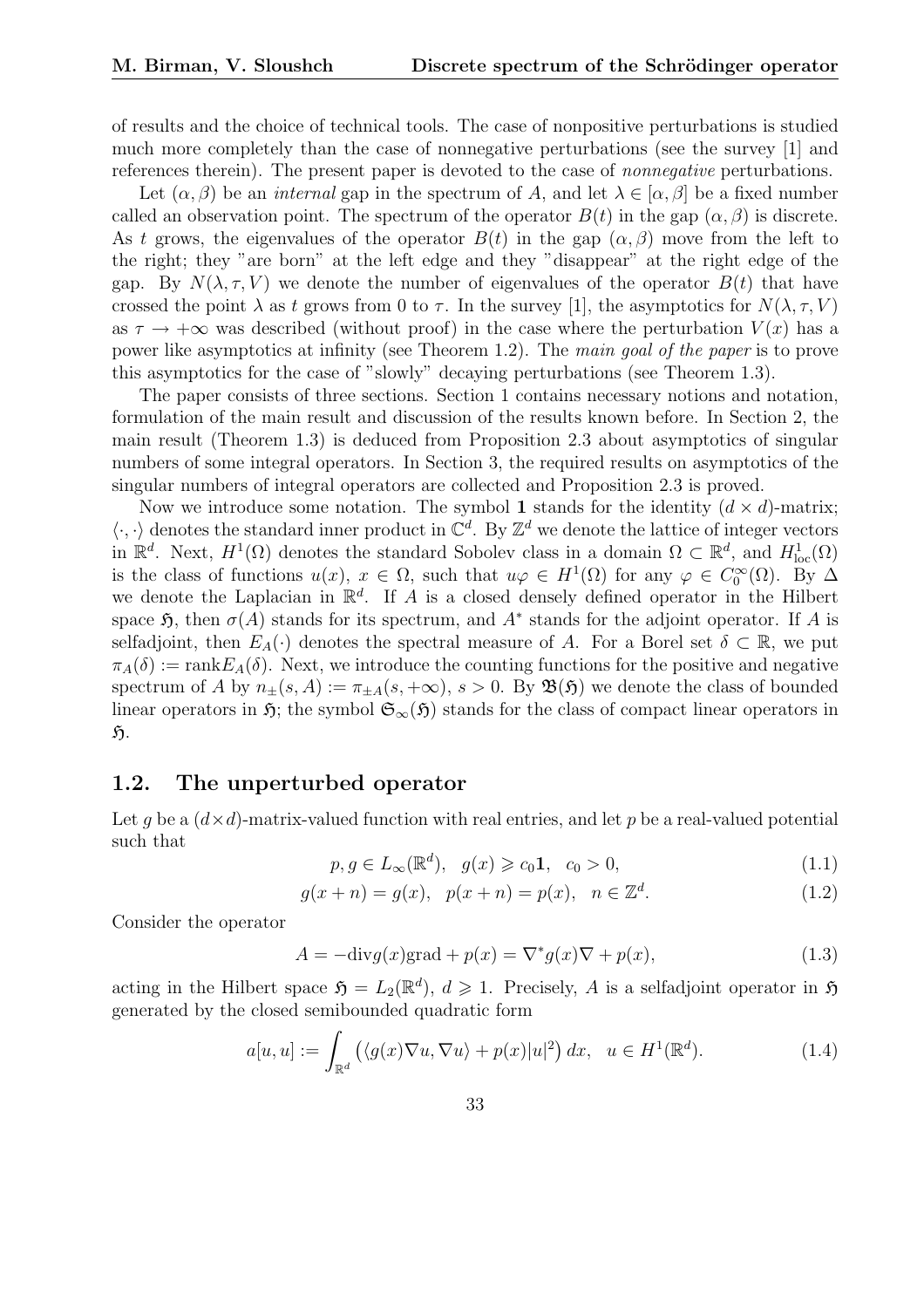In order to describe the spectrum of A, we introduce standard objects related to the spectral decomposition of a periodic elliptic operator (see, e. g., [2], [3]). Let  $\Omega := [0, 1)^d$  be the cell of the lattice  $\mathbb{Z}^d$ , and let  $\widetilde{\Omega} := [-\pi, \pi)^d$  be the cell of the dual lattice  $(2\pi\mathbb{Z})^d$ . In  $L_2(\Omega)$ , we consider a family of selfadjoint operators  $A(k)$ ,  $k \in \tilde{\Omega}$ . The operator  $A(k)$  is defined in terms of the quadratic form

$$
a(k)[u, u] := \int_{\Omega} \left( \langle g(x) \nabla u, \nabla u \rangle + p(x) |u|^2 \right) dx, \ u \in \text{dom } a(k), \ k \in \widetilde{\Omega}.
$$

The domain dom  $a(k)$ ,  $k \in \tilde{\Omega}$ , consists of all functions  $u \in H^1(\Omega)$  such that the periodic extension of  $e^{-ikx}u(x)$  belongs to  $H_{\text{loc}}^1(\mathbb{R}^d)$ . The spectrum of  $A(k)$  is discrete. Let

$$
E_1(k) \leqslant E_2(k) \leqslant \ldots \leqslant E_n(k) \leqslant \ldots \tag{1.5}
$$

denote the consecutive eigenvalues of  $A(k)$ . The mappings  $E_s : \tilde{\Omega} \to \mathbb{R}$  are called band func*tions*. They extend periodically (with respect to the lattice  $(2\pi\mathbb{Z})^d$ ) to continuous functions in  $\mathbb{R}^d$ . Let  $\{\psi_s(k, \cdot)\}_{s=1}^{\infty}$ ,  $k \in \tilde{\Omega}$ , be the eigenfunctions of  $A(k)$  which are orthonormal in  $L_2(\Omega)$  and correspond to the eigenvalues (1.5). We extend functions  $\psi_s(k, x)$  for all  $x \in \mathbb{R}^d$ so that the functions  $e^{-ikx}\psi_s(k,x)$  are  $\mathbb{Z}^d$ -periodic in  $x \in \mathbb{R}^d$  for all  $k \in \tilde{\Omega}$ ,  $s \in \mathbb{N}$ . Note that (see, e. g., [4])

$$
\psi_s(\cdot,\cdot) \in L_\infty(\widetilde{\Omega} \times \mathbb{R}^d).
$$

Now we introduce the operators  $\Phi_s$ :

$$
(\Phi_s u)(k) = (2\pi)^{-d/2} \int_{\mathbb{R}^d} \overline{\psi_s(k, x)} u(x) dx, \quad u \in \mathcal{S}(\mathbb{R}^d), \quad s \in \mathbb{N}.
$$
 (1.6)

The operator A is partially diagonalized with the help of operators  $\Phi_s$ . Here  $\mathcal{S}(\mathbb{R}^d)$  is the Schwartz class. The operators (1.6) are partially isometric mappings of  $L_2(\mathbb{R}^d)$  onto  $L_2(\tilde{\Omega})$ . The operators  $\Phi_s^* \Phi_s =: P_s, s \in \mathbb{N}$ , are mutually orthogonal projections in  $L_2(\mathbb{R}^d)$ , and s∈N  $\sum P_s = I$ . The operator A admits the Floquet decomposition:

$$
A = \sum_{s \in \mathbb{N}} \Phi_s^*[E_s(k)] \Phi_s.
$$
 (1.7)

Here and in what follows the symbol  $[m(k)]$  stands for the operator of multiplication by the function  $m(k)$  in  $L_2(\Omega)$ . The spectrum of A is the union of the spectral bands that are the images of the continuous functions  $E_s$ :

$$
\sigma(A) = \bigcup_{s=1}^{\infty} \text{Im} E_s.
$$

The spectrum  $\sigma(A)$  may contain gaps. Assume that  $(\alpha, \beta)$  is a gap in  $\sigma(A)$ . Then for some  $l \geqslant 2$  we have

$$
\alpha = \max_{k \in \tilde{\Omega}} E_{l-1}(k) < \beta = \min_{k \in \tilde{\Omega}} E_l(k). \tag{1.8}
$$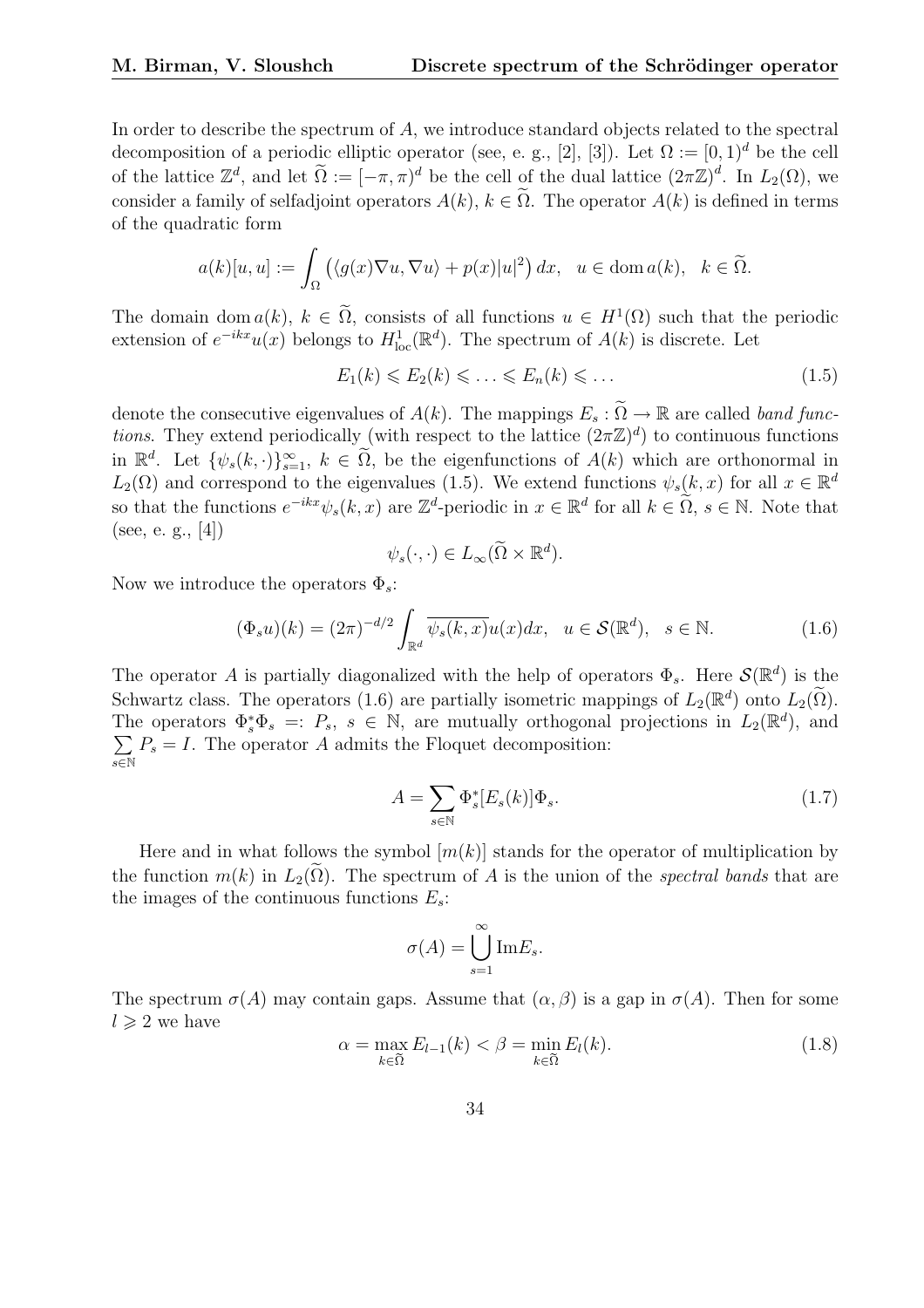### 1.3. Perturbation

The operator (1.3) is perturbed by a real-valued potential  $V(x)$ . Assume that  $V(x)$  satisfies the following conditions:

$$
V(x) \geq 0, \quad V \in L_{\infty}(\mathbb{R}^d),\tag{1.9}
$$

$$
V(x) = \omega (x/|x|) |x|^{-\varrho} + o(|x|^{-\varrho}), |x| \to +\infty, \quad \varrho > 0.
$$
 (1.10)

Under conditions (1.9), (1.10), the function  $\omega$  is nonnegative and bounded on  $\mathbb{S}^{d-1}$ . Since the domain of the quadratic form (1.4) coincides with  $H^1(\mathbb{R}^d)$ , we have

$$
(-\Delta + I)^{1/2} (A - \zeta I)^{-1/2} \in \mathfrak{B}(\mathfrak{H}), \ \ \zeta < \inf \sigma(A).
$$

Besides, under conditions (1.9), (1.10) the operator  $\sqrt{V}(-\Delta+I)^{-1/2}$  is compact (e. g., this follows from the results of [5]). Hence, we have

$$
\sqrt{V}(A - \zeta I)^{-1/2} \in \mathfrak{S}_{\infty}(\mathfrak{H}), \quad \zeta < \inf \sigma(A). \tag{1.11}
$$

The perturbed operator is defined by  $B(t) := A + tV$ ,  $t > 0$ . By (1.9) and (1.11), the perturbation is nonnegative and relatively compact:

$$
B(t) \ge A, \quad t > 0;
$$
  

$$
(B(t) - iI)^{-1} - (A - iI)^{-1} \in \mathfrak{S}_{\infty}(\mathfrak{H}), \quad t > 0.
$$

Hence, the spectrum of the operator  $B(t)$ ,  $t > 0$ , in the gap  $(\alpha, \beta)$  is discrete and does not accumulate to the right edge of the gap. We consider the counting function

$$
N(\lambda, \tau, V) := \sum_{t \in (0, \tau)} \dim \text{Ker} (B(t) - \lambda I), \quad \tau > 0, \quad \lambda \in (\alpha, \beta). \tag{1.12}
$$

By definition, the right-hand side of  $(1.12)$  is equal to infinity if there exist infinitely many points  $t \in (0, \tau)$  such that dim Ker  $(B(t) - \lambda I) > 0$ . The next statement (the Birman-Schwinger principle) follows from variational arguments (see, e. g., [6]).

**Proposition 1.1.** Suppose that conditions  $(1.1)$ ,  $(1.9)$ , and  $(1.10)$  are satisfied. Assume also that  $\sigma(A) \cap (\alpha, \beta) = \emptyset$ . Then we have

$$
Z(\lambda) := \sqrt{V} (\lambda I - A)^{-1} \sqrt{V} \in \mathfrak{S}_{\infty}(\mathfrak{H}), \quad \lambda \in (\alpha, \beta),
$$
  

$$
N(\lambda, \tau, V) = n_{+}(\tau^{-1}, Z(\lambda)), \quad \tau > 0, \quad \lambda \in (\alpha, \beta).
$$
 (1.13)

From Proposition 1.1 it follows that  $N(\lambda, \tau, V)$  is finite for all  $\tau > 0$  and  $\lambda \in (\alpha, \beta)$ , and is a nonincreasing function of  $\lambda$  (for a fixed  $\tau > 0$ ). Now we define the counting function at the left edge of the gap:

$$
N(\alpha, \tau, V) := \lim_{\lambda \to \alpha + 0} N(\lambda, \tau, V), \quad \tau > 0.
$$

The limit in the right-hand side can be finite or infinite. Naturally,  $N(\alpha, \tau, V)$  can be interpreted as the number of eigenvalues of  $B(t)$  that "were born" at the left edge of the gap as t grows from 0 to  $\tau$ .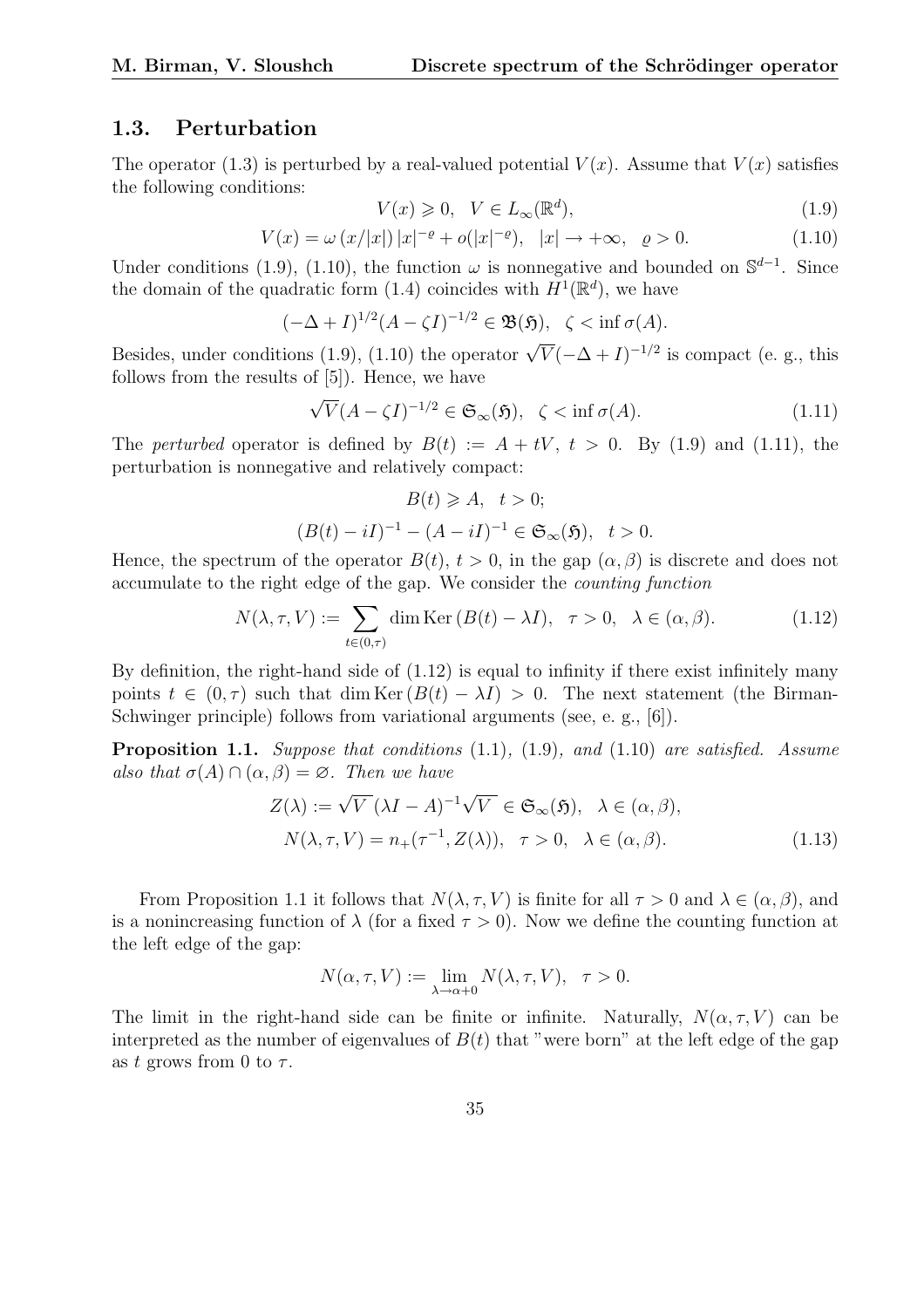### 1.4. Main result

Now we describe the asymptotics of the function  $N(\lambda, \tau, V)$  as  $\tau \to +\infty$ . We put

$$
\Gamma_\varrho(\lambda):=(2\pi)^{-d}d^{-1}\sum_{s=1}^{l-1}\int_{\widetilde{\Omega}}\left(\lambda-E_s(k)\right)^{-d/\varrho}dk\int_{\mathbb{S}^{d-1}}\omega^{d/\varrho}(\theta)dS(\theta),\quad\lambda\in[\alpha,\beta].
$$

If  $\lambda \in (\alpha, \beta)$ , then  $\Gamma_o(\lambda)$  is a fortiori finite. Next,  $\Gamma_o(\alpha)$  is finite under the following conditions:

$$
(\alpha - E_s(\cdot))^{-1} \in L_{d/\varrho}(\widetilde{\Omega}), \quad s = 1, \dots, l-1.
$$
 (1.14)

In the survey [1], the following theorem was formulated (without proof) in the case  $d \geq 2$ .

**Theorem 1.2.** Suppose that conditions  $(1.1)$ ,  $(1.2)$ ,  $(1.8)$ ,  $(1.9)$ , and  $(1.10)$  are satisfied. Then for all  $\lambda \in (\alpha, \beta)$  we have

$$
\lim_{\tau \to +\infty} \tau^{-d/\varrho} N(\lambda, \tau, V) = \Gamma_{\varrho}(\lambda). \tag{1.15}
$$

Under the additional condition (1.14) asymptotics (1.15) is valid also in the point  $\lambda = \alpha$ .

Our goal is to give the proof of Theorem 1.2 under the condition  $\rho \in (0,d)$ ,  $d \geq 1$ ,  $\lambda \in [\alpha, \beta]$ . In the case where  $\lambda \in (\alpha, \beta)$  and  $q(x) = 1$ , Theorem 1.2 was proved in the pioneer paper [7]. In [7], the potential p was not assumed to be periodic; it was only assumed that there exists the so called integrated density of states for the operator  $A = -\Delta + p$ . The case where  $g(x) = 1$ ,  $p(x)$  is periodic and  $\lambda = \alpha$  was considered in [8].

In the present paper we establish the following result.

**Theorem 1.3.** Suppose that conditions  $(1.1)$ ,  $(1.2)$ ,  $(1.8)$ ,  $(1.9)$ , and  $(1.10)$  are satisfied. Let  $\rho \in (0, d), d \geq 1$ . Then for all  $\lambda \in (\alpha, \beta)$  asymptotics (1.15) is valid. If, in addition, condition (1.14) is satisfied, then asymptotics (1.15) is true also for  $\lambda = \alpha$ .

In Section 2, the proof of Theorem 1.3 will be reduced to the study of asymptotics for singular numbers of some integral operators (which will be studied in Section 3). The order of asymptotics (1.15) differs from the "standard" order  $\tau^{d/2}$ . The asymptotic coefficient depends on the observation point  $\lambda$ . However, it becomes clear that this asymptotics is of the "Weyl" nature, if the roles of coordinates and (quasi)momentums change.

We say that the left edge of the gap  $(\alpha, \beta)$  is regular if  $\max_k E_{l-2}(k) < \alpha, k \in \Omega$ , the equality  $E_{l-1}(k) = \alpha$  is reached in a finite number of points  $k_j \in \Omega$ ,  $j = 1, ..., M$ , and each  $k_i$  is a point of nondegenerate maximum for  $E_{l-1}$ , i. e.,

$$
\alpha - E_{l-1}(k) = q_j(k - k_j) + O(|k - k_j|^3), \quad k \to k_j, \quad j = 1, ..., M,
$$

where  $q_i$  is a positive definite quadratic form.

If the left edge of the gap is regular, then

$$
(\alpha - E_s(\cdot))^{-1} \in L_q(\tilde{\Omega}), \quad s = 1, ..., l - 1, \quad \forall q < d/2.
$$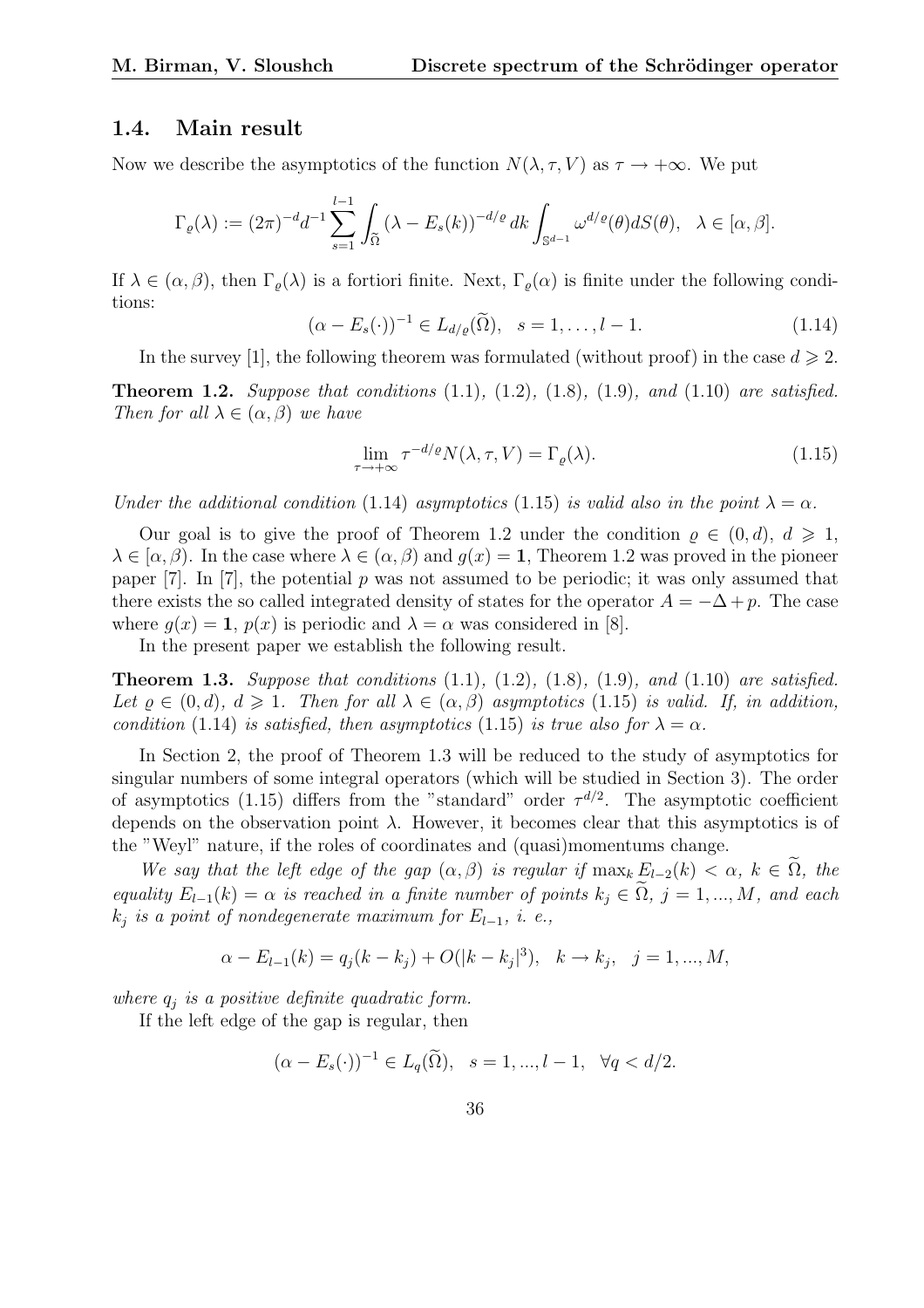Thus, Theorem 1.3 implies the following statement.

**Corollary 1.4.** Let  $d \ge 3$ . Suppose that conditions (1.1), (1.2), (1.8), (1.9), and (1.10) are satisfied. Assume also that  $\rho \in (2,d)$ , and the left edge of the gap is regular. Then asymptotics (1.15) is valid for  $\lambda = \alpha$ .

# 2. Reduction of Theorem 1.3 to the study of singular numbers of some integral operators

#### 2.1. Preliminary facts about compact operators

Let  $\mathfrak{H}_1$  and  $\mathfrak{H}_2$  be separable Hilbert spaces. The symbol  $\mathfrak{S}_{\infty}(\mathfrak{H}_1, \mathfrak{H}_2)$  stands for the class of compact linear operators acting from  $\mathfrak{H}_1$  to  $\mathfrak{H}_2$  (if  $\mathfrak{H}_1 = \mathfrak{H}_2 = \mathfrak{H}$ , we use the notation  $\mathfrak{S}_{\infty}(\mathfrak{H})$ , as above). For any  $T \in \mathfrak{S}_{\infty}(\mathfrak{H}_1, \mathfrak{H}_2)$ , by  $s_n(T)$ ,  $n \in \mathbb{N}$ , we denote the singular numbers of the operator T (i. e., the consecutive eigenvalues of the operator  $(T^*T)^{1/2}$ ). The counting function of singular numbers is defined as follows:

$$
n(s,T) := \#\{n \in \mathbb{N} : s_n(T) > s\}, \quad s > 0, \quad T \in \mathfrak{S}_{\infty}(\mathfrak{H}_1, \mathfrak{H}_2).
$$

Obviously, we have

$$
n(s,T) = n_{+}(s,T) + n_{-}(s,T), \quad s > 0, \quad T = T^{*},
$$
  
\n
$$
n(s,T) = n_{+}(s,T), \quad s > 0, \quad T \ge 0,
$$
  
\n
$$
n(s,T^{*}T) = n(\sqrt{s},T) = n(\sqrt{s},T^{*}) = n(s,TT^{*}), \quad s > 0.
$$
\n(2.1)

We shall need the following "variational" property of the counting function  $n_{+}(s, T)$  for a selfadjoint compact operator T in the Hilbert space  $\mathfrak{H}$  (see, e. g., [9], Ch. 10, Sec. 2, Subsec. 2):

$$
n_{+}(s,T) = \sup \{ \dim \mathcal{F}, \ \mathcal{F} \subset \mathfrak{H} : (Tu, u) > s||u||^2, \ \forall u \in \mathcal{F} \setminus \{0\} \}. \tag{2.2}
$$

Let  $\Sigma_q(\mathfrak{H}_1, \mathfrak{H}_2)$ ,  $q > 0$ , be the class of compact operators T such that the following functional is finite:

$$
||T||_{\Sigma_q} := \sup_{s>0} s n^{1/q}(s,T),
$$
\n(2.3)

(see, e. g., [5], [10]). Functional (2.3) is a quasinorm; the space  $\Sigma_q$  is complete with respect to the quasinorm (2.3) and, in general, nonseparable. We define the following continuous functionals on  $\Sigma_q$  (see, e. g., [11]):

$$
\Delta_q(T) := \limsup_{s \to +0} s^q n(s, T),
$$
  

$$
\delta_q(T) := \liminf_{s \to +0} s^q n(s, T).
$$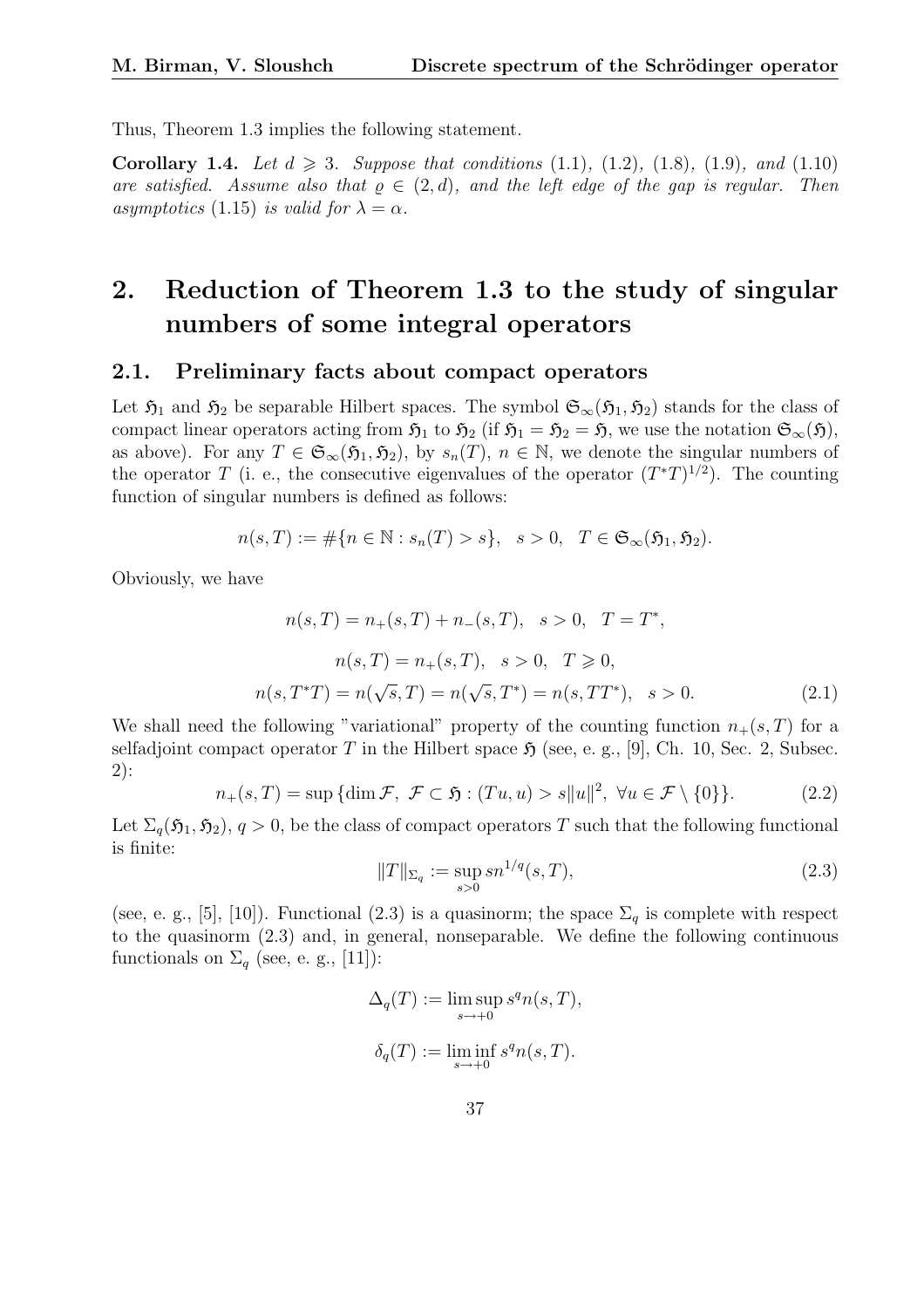The following functionals are continuous on the class of selfadjoint operators in  $\Sigma_q$ :

$$
\Delta_q^{\pm}(T) := \limsup_{s \to +0} s^q n_{\pm}(s, T),
$$
  

$$
\delta_q^{\pm}(T) := \liminf_{s \to +0} s^q n_{\pm}(s, T).
$$

Sometimes, we shall use the notation  $D_q(T)$  for any of functionals  $\Delta_q(T)$ ,  $\Delta_q^{\pm}(T)$ ,  $\delta_q(T)$ ,  $\delta_q^{\pm}(T)$ ; in the case  $D_q(T) = \Delta_q^{\pm}(T), \delta_q^{\pm}(T)$  it is automatically subtended that  $T = T^*$ . Let  $\Sigma_q^0$  denote the class of operators in  $\Sigma_q$  such that  $\Delta_q(T) = 0$ . Then  $\Sigma_q^0$  is a separable subspace of  $\Sigma_q$ , and the class of finite rank operators is dense in  $\Sigma_q^0$ . We note that (see, e. g., [11])

$$
D_q(T+K) = D_q(T), \quad D = \Delta, \Delta^{\pm}, \delta, \delta^{\pm}, \quad T \in \Sigma_q, \quad K \in \Sigma_q^0. \tag{2.4}
$$

We shall also need the following statement (see, e. g., [9], Ch. 11, Sec. 6, Subsec. 3).

**Proposition 2.1.** If  $T_1 \in \Sigma_{q_1}$ ,  $T_2 \in \Sigma_{q_2}$ , then  $T_1T_2 \in \Sigma_q$ , where  $q^{-1} = q_1^{-1} + q_2^{-1}$ , and

$$
||T_1T_2||_{\Sigma_q} \leqslant C(q_1, q_2)||T_1||_{\Sigma_{q_1}}||T_2||_{\Sigma_{q_2}}, \quad q^{-1} = q_1^{-1} + q_2^{-1}.
$$

If, additionally,  $T_1 \in \Sigma_{q_1}^0$  or  $T_2 \in \Sigma_{q_2}^0$ , then  $T_1T_2 \in \Sigma_q^0$ .

Finally, if  $T \in \Sigma_q$  and  $A, B$  are bounded operators, then  $ATB \in \Sigma_q$ , and

$$
||ATB||_{\Sigma_q} \leqslant ||A|| ||B|| ||T||_{\Sigma_q}.
$$
\n
$$
(2.5)
$$

### 2.2. The study of the bordered resolvent

By Proposition 1.1, in order to prove asymptotics (1.15) for  $\lambda \in (\alpha, \beta)$ , it suffices to show that

$$
\lim_{s \to +0} s^q n_+(s, Z(\lambda)) = \Gamma_\varrho(\lambda), \quad \lambda \in (\alpha, \beta), \quad q\varrho = d. \tag{2.6}
$$

We introduce some notation in order to represent the bordered resolvent  $Z(\lambda)$ ,  $\lambda \in (\alpha, \beta)$ , as a sum of two terms which correspond to different parts of the spectrum of A. We put

$$
m_A := \inf \sigma(A), \quad E_1 := E_A([m_A, \alpha]), \quad E_2 := E_A([\beta, +\infty));
$$
  
\n
$$
\mathfrak{H}_j := E_j \mathfrak{H}, \quad A_j := A \mid_{\mathfrak{H}_j}, \quad I_j := I \mid_{\mathfrak{H}_j}, \quad j = 1, 2;
$$
  
\n
$$
Z_j(\lambda) := \sqrt{V} E_j (\lambda I_j - A_j)^{-1} E_j \sqrt{V}, \quad j = 1, 2, \quad \lambda \in (\alpha, \beta).
$$
 (2.7)

By (1.11), the operators  $Z_i(\lambda)$  are compact for  $j = 1, 2$  and  $\lambda \in (\alpha, \beta)$ . Obviously,  $Z(\lambda) =$  $Z_1(\lambda) + Z_2(\lambda), \lambda \in (\alpha, \beta)$ . Theorem 1.3 is a consequence of the following lemma.

**Lemma 2.2.** Suppose that conditions  $(1.1)$ ,  $(1.2)$ ,  $(1.8)$ ,  $(1.9)$ , and  $(1.10)$  are satisfied. Let  $\rho \in (0, d), d \geqslant 1, and q\rho = d.$  Then we have

$$
Z_1(\lambda) \in \Sigma_q(\mathfrak{H}), \quad \lambda \in (\alpha, \beta); \tag{2.8}
$$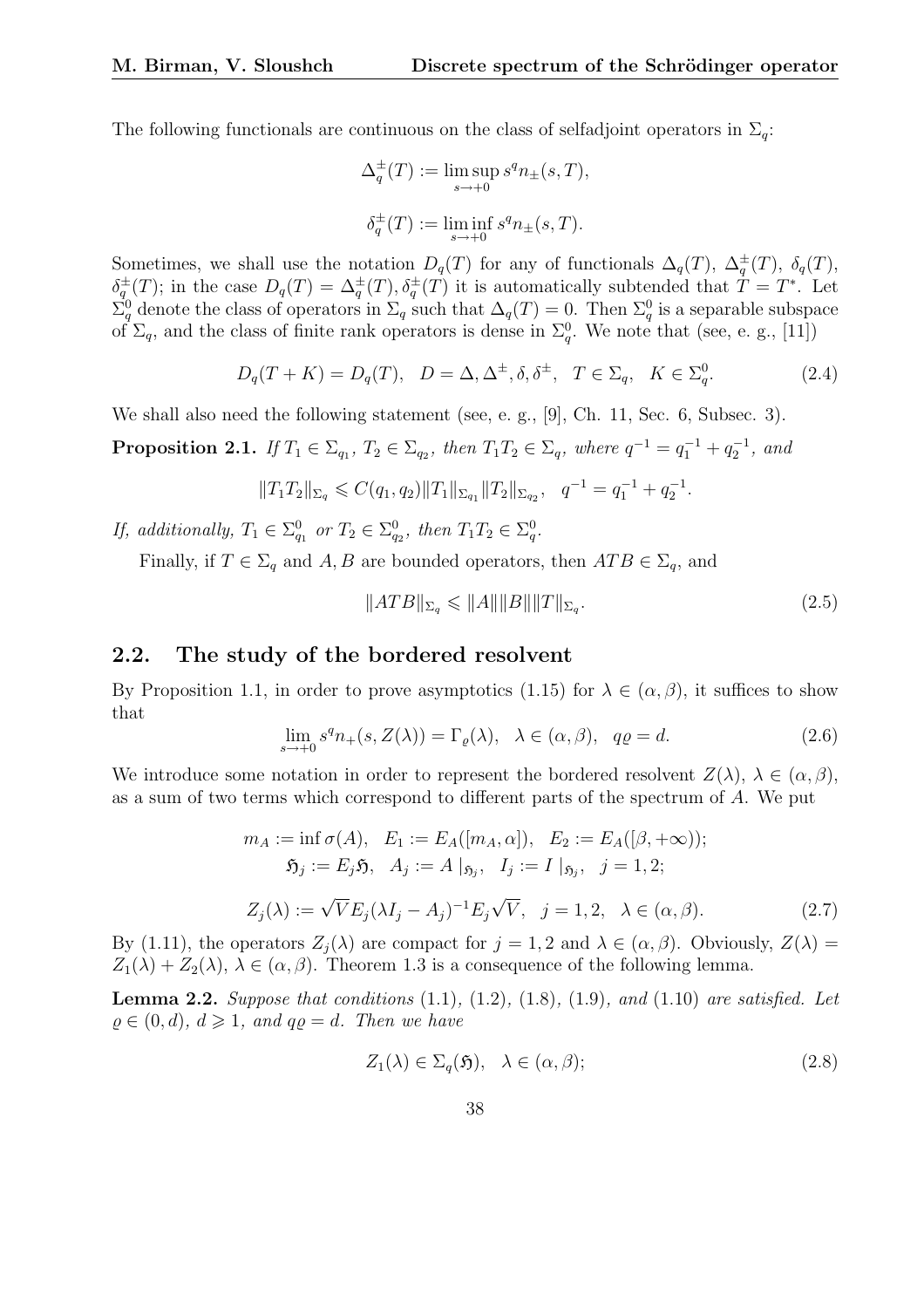$$
E_1 Z_2(\lambda) E_1 \in \Sigma_q^0(\mathfrak{H}), \quad \lambda \in (\alpha, \beta); \tag{2.9}
$$

$$
\delta_q^+(E_1 Z_1(\lambda) E_1) = \Delta_q^+(Z_1(\lambda)) = \Gamma_\varrho(\lambda), \quad \lambda \in (\alpha, \beta). \tag{2.10}
$$

Under the additional condition (1.14), we have

$$
Z_1(\lambda) \leq Z_1(\alpha), \quad \lambda \in (\alpha, \beta), \tag{2.11}
$$

where  $Z_1(\alpha)$  is a compact operator such that

$$
Z_1(\alpha) \in \Sigma_q(\mathfrak{H}), \quad \Delta_q^+(Z_1(\alpha)) = \Gamma_\varrho(\alpha). \tag{2.12}
$$

In the end of the present section, the proof of Lemma 2.2 will be reduced to Proposition 2.3 about asymptotics of singular numbers of some integral operators. Now we show how Theorem 1.3 follows from Lemma 2.2.

#### 2.3. Deduction of Theorem 1.3 from Lemma 2.2

In the sum  $Z(\lambda) = Z_1(\lambda) + Z_2(\lambda), \lambda \in (\alpha, \beta)$ , the second term is negative, whence

$$
n_{+}(s, Z(\lambda)) \leq n_{+}(s, Z_{1}(\lambda)), \quad \lambda \in (\alpha, \beta), \quad s > 0.
$$
\n
$$
(2.13)
$$

From  $(2.10)$  and  $(2.13)$  we obtain the upper estimate:

$$
\limsup_{s \to +0} s^q n_+(s, Z(\lambda)) \leq \Gamma_\varrho(\lambda), \quad \lambda \in (\alpha, \beta), \quad q\varrho = d. \tag{2.14}
$$

The variational property (2.2) implies the lower estimate:

$$
n_{+}(s, Z(\lambda)) \geqslant n_{+}(s, E_1 Z(\lambda) E_1), \quad \lambda \in (\alpha, \beta), \quad s > 0.
$$
\n
$$
(2.15)
$$

Since  $E_1Z(\lambda)E_1 = E_1Z_1(\lambda)E_1 + E_1Z_2(\lambda)E_1, \lambda \in (\alpha, \beta)$ , from (2.8) and (2.9) it follows that  $E_1Z(\lambda)E_1 \in \Sigma_a$ ,  $\lambda \in (\alpha, \beta)$ ,  $q\varrho = d$ . Taking (2.4), (2.9), and (2.10) into account, we obtain

$$
\delta_q^+(E_1 Z(\lambda) E_1) = \Gamma_\varrho(\lambda), \quad \lambda \in (\alpha, \beta), \quad q\varrho = d. \tag{2.16}
$$

From  $(2.15)$  and  $(2.16)$  it follows that

$$
\liminf_{s \to +0} s^q n_+(s, Z(\lambda)) \ge \Gamma_\varrho(\lambda), \quad \lambda \in (\alpha, \beta), \quad q\varrho = d. \tag{2.17}
$$

Inequalities (2.14) and (2.17) imply asymptotics (2.6) and asymptotics (1.15) for  $\lambda \in (\alpha, \beta)$ with it. It remains to note that, under condition  $(1.14)$ , relations  $(1.13)$ ,  $(2.11)$ – $(2.13)$  imply that  $N(\alpha, \tau, V)$  is finite for all  $\tau > 0$ , and

$$
\limsup_{\tau \to +\infty} \tau^{-d/\varrho} N(\alpha, \tau, V) \leqslant \Gamma_{\varrho}(\alpha). \tag{2.18}
$$

From the other side, by monotonicity of  $N(\lambda, \tau, V)$ , we have

$$
\liminf_{\tau \to +\infty} \tau^{-d/\varrho} N(\alpha, \tau, V) \geqslant \Gamma_{\varrho}(\lambda), \quad \lambda \in (\alpha, \beta). \tag{2.19}
$$

Passing to the limit in (2.19) as  $\lambda \to \alpha + 0$  and comparing the result with (2.18), we see that, under the additional condition (1.14), asymptotics (1.15) is valid also in the point  $\lambda = \alpha$ .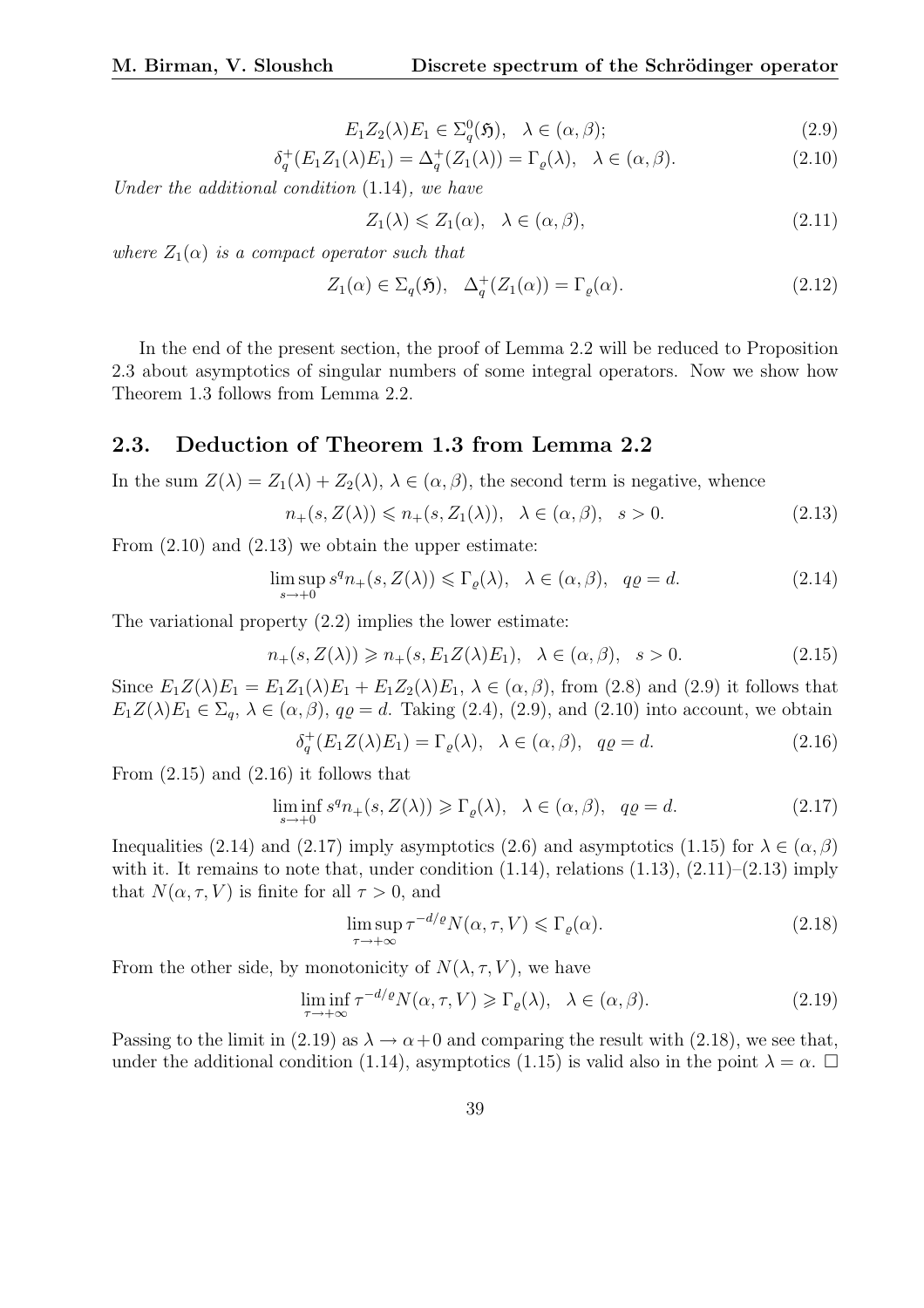## 2.4. Asymptotics of singular numbers for integral operators of special form

Here we formulate the result about integral operators which is required for the proof of Lemma 2.2. Suppose that  $U(x)$  is a measurable function in  $\mathbb{R}^d$  satisfying the following condition

$$
U \in L_{\infty}(\mathbb{R}^d), \quad U(x) = v(x/|x|)|x|^{-\nu} + o(|x|^{-\nu}), \quad |x| \to \infty, \quad \nu > 0. \tag{2.20}
$$

Note that under these assumptions v is bounded on  $\mathbb{S}^{d-1}$ . Assume that functions  $f(k)$ ,  $h(k)$ ,  $k \in \tilde{\Omega}$ , satisfy the following condition:

$$
f, h \in L_{2\varkappa}(\widetilde{\Omega}), \quad \varkappa \nu = d. \tag{2.21}
$$

Let  $\Phi_s$  be the operators (1.6). Consider the operators

$$
X_{st} := [f(k)]\Phi_s[U(x)]\Phi_t^*[h(k)], \quad s, t \in \mathbb{N}.
$$
 (2.22)

In Section 3, we shall prove the following statement.

**Proposition 2.3.** Suppose that conditions  $(1.1)$ ,  $(1.2)$ ,  $(2.20)$ , and  $(2.21)$  are satisfied. Let  $\nu \in (0, d)$  and  $\varkappa \nu = d$ . Then  $X_{st} \in \Sigma_{\varkappa}$  and

$$
\delta_{\varkappa}(X_{st}) = \Delta_{\varkappa}(X_{st}) = d^{-1}(2\pi)^{-d}\delta_{st} \int_{\tilde{\Omega}} |f(k)h(k)|^{\varkappa} dk \int_{\mathbb{S}^{d-1}} |v(\theta)|^{\varkappa} dS(\theta), \quad s, t \in \mathbb{N}. \tag{2.23}
$$

A similar statement was discussed before (without proof) in [8].

Now, we assume that condition (2.20) is satisfied with some  $\nu \in (0, d)$ . Assume also that

$$
f_s, h_s \in L_{2\varkappa}(\widetilde{\Omega}), \quad \varkappa \nu = d, \quad s = 1, \dots, l-1.
$$

By Proposition 2.3, we have

$$
Y := \sum_{s,t=1}^{l-1} \Phi_t^*[f_t(k)] \Phi_t[U(x)] \Phi_s^*[h_s(k)] \Phi_s \in \Sigma_{\varkappa}.
$$
 (2.25)

By (2.23), the terms  $\Phi_t^*[f_t(k)]\Phi_t[U(x)]\Phi_s^*[h_s(k)]\Phi_s$  with  $t \neq s$  belong to the class  $\Sigma^0_{\varkappa}$ . Hence, taking (2.4) into account, we have

$$
\delta_{\varkappa}(Y) = \delta_{\varkappa}(Y_0), \quad \Delta_{\varkappa}(Y) = \Delta_{\varkappa}(Y_0), \tag{2.26}
$$

where

$$
Y_0 := \sum_{s=1}^{l-1} \Phi_s^*[f_s(k)] \Phi_s[U(x)] \Phi_s^*[h_s(k)] \Phi_s.
$$
 (2.27)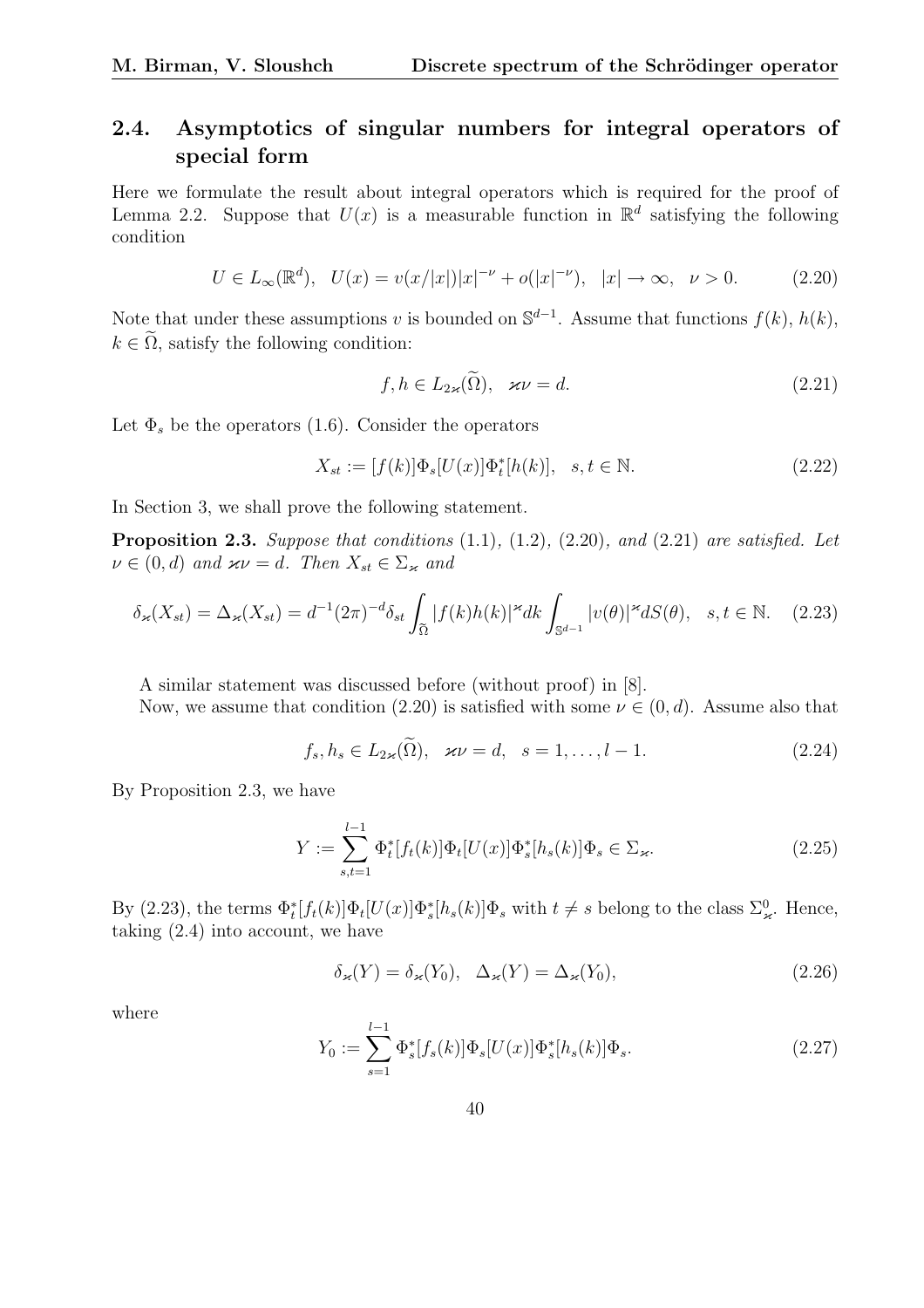Each operator  $\Phi_s^*[f_s(k)]\Phi_s[U(x)]\Phi_s^*[h_s(k)]\Phi_s$  acts nontrivially only in the subspace  $\mathfrak{H}_s$  =  $\Phi_s^* \Phi_s \mathfrak{H}$ . The subspaces  $\mathfrak{H}_s$  are mutually orthogonal. Hence, we have

$$
D_{\varkappa}(Y_0) = \sum_{s=1}^{l-1} D_{\varkappa}(\Phi_s^*[f_s(k)] \Phi_s[U(x)] \Phi_s^*[h_s(k)] \Phi_s |_{\mathfrak{H}_s}), \quad D = \Delta, \delta. \tag{2.28}
$$

The operator  $\Phi_s^*[f_s(k)]\Phi_s[U(x)]\Phi_s^*[h_s(k)]\Phi_s|_{\mathfrak{H}_s}$  is unitarily equivalent to the operator

$$
[f_s(k)]\Phi_s[U(x)]\Phi_s^*[h_s(k)] : L_2(\widetilde{\Omega}) \to L_2(\widetilde{\Omega}).
$$

Relations  $(2.23)$ ,  $(2.26)$ – $(2.28)$  imply that

$$
\delta_{\varkappa}(Y) = \Delta_{\varkappa}(Y) = d^{-1}(2\pi)^{-d} \sum_{s=1}^{l-1} \int_{\tilde{\Omega}} |f_s(k)h_s(k)|^{\varkappa} dk \int_{\mathbb{S}^{d-1}} |v(\theta)|^{\varkappa} dS(\theta). \tag{2.29}
$$

Thus, we arrive at the next statement.

Corollary 2.4. Suppose that conditions  $(1.1)$ ,  $(1.2)$ ,  $(2.20)$ , and  $(2.24)$  are satisfied. Let  $\nu \in (0, d)$  and  $\varkappa \nu = d$ . Then relations (2.25) and (2.29) are true.

### 2.5. Deduction of Lemma 2.2 from Proposition 2.3 and Corollary 2.4

First, let us check that inclusion (2.8) and relation  $\Delta_q^+(Z_1(\lambda)) = \Gamma_\varrho(\lambda)$ ,  $\lambda \in (\alpha, \beta)$ ,  $q\varrho = d$ , are valid under the assumptions of Lemma 2.2. By (2.1) and (2.7), it suffices to prove that

$$
F(\lambda) := E_1(\lambda I_1 - A_1)^{-1/2} E_1 V E_1 (\lambda I_1 - A_1)^{-1/2} E_1 \in \Sigma_q, \ \lambda \in (\alpha, \beta), \ q\varrho = d,\tag{2.30}
$$

$$
\Delta_q(F(\lambda)) = \Gamma_\varrho(\lambda), \quad \lambda \in (\alpha, \beta), \quad q\varrho = d. \tag{2.31}
$$

By (1.7), the operator  $F(\lambda)$ ,  $\lambda \in (\alpha, \beta)$ , can be represented as

$$
F(\lambda) = \sum_{s,t=1}^{l-1} \Phi_t^* [(\lambda - E_t(k))^{-1/2}] \Phi_t[V(x)] \Phi_s^* [(\lambda - E_s(k))^{-1/2}] \Phi_s.
$$
 (2.32)

Relations (2.30) and (2.31) follow from Corollary 2.4 (with  $f_s(k) = h_s(k) = (\lambda - E_s(k))^{-1/2}$ ,  $k \in \tilde{\Omega}$ ,  $U(x) = V(x)$ ,  $x \in \mathbb{R}^d$ ,  $\nu = \varrho$ ,  $\varkappa = q$ ). Moreover, according to Corollary 2.4, under the additional condition (1.14) the right-hand side of (2.32) with  $\lambda = \alpha$  defines an operator  $F(\alpha) \in \Sigma_q$  such that  $\Delta_q(F(\alpha)) = \Gamma_\varrho(\alpha)$ ,  $q\varrho = d$ . Consequently, the operator

$$
Z_1(\alpha) := \sum_{s=1}^{l-1} \sqrt{V} \Phi_s^* [(\alpha - E_s(k))^{-1}] \Phi_s \sqrt{V}
$$
 (2.33)

satisfies (2.12) with  $q\varrho = d$ . Moreover, inequality (2.11) is obvious.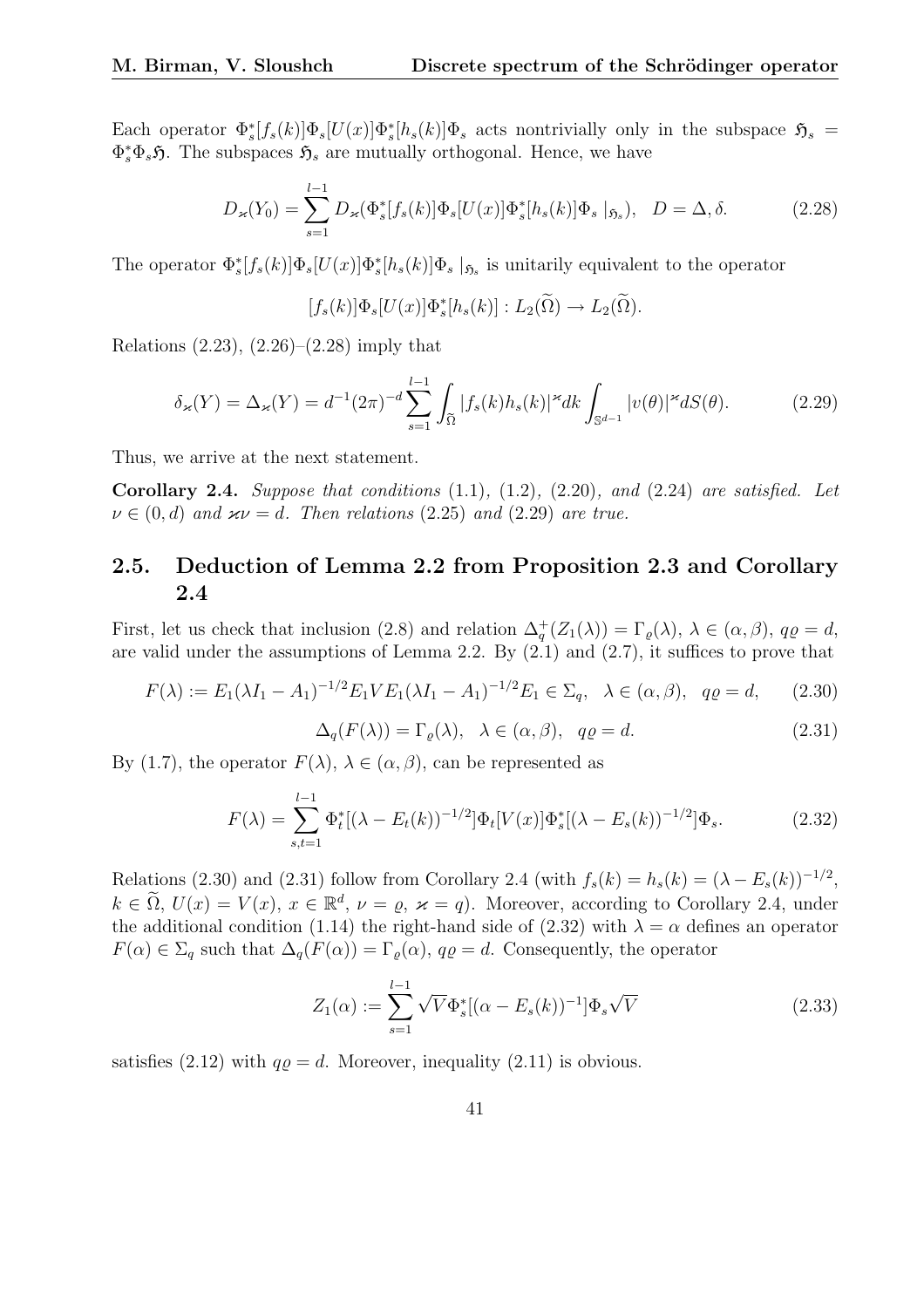By (2.1) and (2.7), in order to check that  $\delta_q^+(E_1Z_1(\lambda)E_1) = \Gamma_\varrho(\lambda), \lambda \in (\alpha, \beta), q\varrho = d$ , it suffices to prove that

$$
G(\lambda) := E_1(\lambda I_1 - A_1)^{-1/2} E_1 \sqrt{V} E_1 \in \Sigma_{2q}, \quad \lambda \in (\alpha, \beta), \quad q\varrho = d,\tag{2.34}
$$

 $\delta_{2a}(G(\lambda)) = \Gamma_a(\lambda), \quad \lambda \in (\alpha, \beta), \quad q\rho = d.$ (2.35)

By (1.7), the operator  $G(\lambda)$  is represented as

$$
G(\lambda) = \sum_{s,t=1}^{l-1} \Phi_t^* [(\lambda - E_t(k))^{-1/2}] \Phi_t[\sqrt{V(x)}] \Phi_s^* \Phi_s, \quad \lambda \in (\alpha, \beta).
$$

Then relations (2.34) and (2.35) follow from Corollary 2.4 (with  $f_s(k) = (\lambda - E_s(k))^{-1/2}$ , Then relations (2.54) and (2.55) follow from Corollary 2.4 ( $h_s(k) = 1, k \in \tilde{\Omega}, U(x) = \sqrt{V(x)}, x \in \mathbb{R}^d, \nu = \varrho/2, \varkappa = 2q$ ).

Now we check (2.9) with  $q\rho = d$ . From Proposition 2.3 (with  $f(k) = h(k) = 1, k \in \tilde{\Omega}$ ,  $U(x) = V(x)$ ,  $x \in \mathbb{R}^d$ ,  $\nu = \varrho$ ,  $\varkappa = q$ ) it follows that  $\Phi_s[V(x)]\Phi_s^* \in \Sigma_q$ ,  $q\varrho = d$ , whence (see  $(2.1), (2.5)$ 

$$
\sqrt{V}E_1 = \sum_{s=1}^{l-1} \sqrt{V} \Phi_s^* \Phi_s \in \Sigma_{2q}, \quad q\varrho = d. \tag{2.36}
$$

Next, the subspaces  $\mathfrak{H}_s = \Phi_s^* \Phi_s \mathfrak{H}$ ,  $s \in \mathbb{N}$ , are mutually orthogonal, and

$$
\max_{k \in \tilde{\Omega}} |(\lambda - E_s(k))^{-1}| \to 0, \quad s \to +\infty.
$$

Hence, the series

$$
\sum_{s=l}^{+\infty} \Phi_s^* [(\lambda - E_s(k))^{-1}] \Phi_s = E_2 (\lambda I_2 - A_2)^{-1} E_2, \quad \lambda \in (\alpha, \beta), \tag{2.37}
$$

is convergent in the norm of  $\mathfrak{B}(\mathfrak{H})$ . Combining this with (2.36), we conclude that the series

$$
\sum_{s=l}^{+\infty} E_1 \sqrt{V} \Phi_s^* [(\lambda - E_s(k))^{-1}] \Phi_s \sqrt{V} E_1 = E_1 Z_2(\lambda) E_1, \quad \lambda \in (\alpha, \beta), \tag{2.38}
$$

is convergent in the class  $\Sigma_q$ ,  $q\varrho = d$  (see Proposition 2.1 and (2.5)). From the other side, is convergent in the class  $\mathcal{L}_q$ ,  $q\varrho = u$  (see Froposition 2.1 and (2.5)). From the other side,<br>Proposition 2.3 (with  $f(k) = h(k) = 1$ ,  $k \in \tilde{\Omega}$ ,  $U(x) = \sqrt{V(x)}$ ,  $x \in \mathbb{R}^d$ ,  $\nu = \varrho/2$ ,  $\varkappa = 2q$ ) implies that p

$$
\Phi_t[\sqrt{V(x)}]\Phi_s^* \in \Sigma_{2q}^0, \quad t \neq s.
$$

Consequently, by Proposition 2.1, each term of the series (2.38) belongs to  $\Sigma_q^0$ ,  $q\rho = d$ . This proves  $(2.9)$ .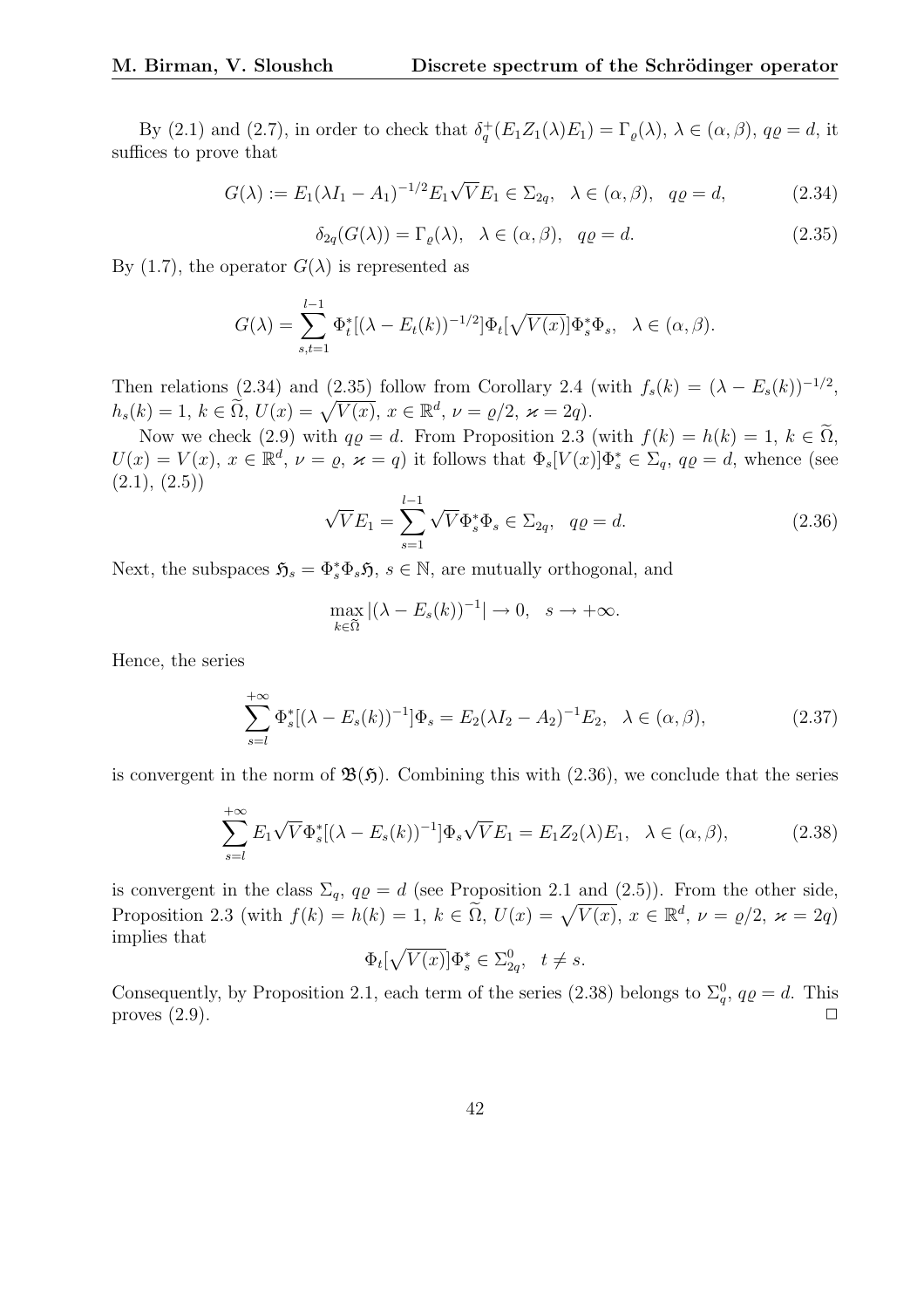# 3. Estimates and asymptotics of singular numbers of some integral operators

The present section is devoted to estimates and asymptotics of singular numbers of the integral operators of the form (2.22).

### 3.1. Preliminaries. Weak  $L<sub>a</sub>$ -classes

Let  $(\mathcal{Z}, d\nu)$  be a separable measurable space with  $\sigma$ -finite measure. For a  $\nu$ -measurable function  $f : \mathcal{Z} \to \mathbb{C}$ , we put

$$
O_f(s) := \{ z \in \mathcal{Z} : |f(z)| > s \}, \ \nu_f(s) := \nu(O_f(s)).
$$

Let  $L_{q,\infty}(\mathcal{Z}, d\nu)$ ,  $q > 0$ , be the class of functions f such that the following functional is finite:

$$
||f||_{L_{q,\infty}} := \sup_{s>0} s\nu_f^{1/q}(s).
$$
 (3.1)

Functional (3.1) is a quasinorm. The space  $L_{q,\infty}$  is complete with respect to the quasinorm (3.1). In general, the class  $L_{a,\infty}$  is nonseparable. We consider the following subspace of  $L_{a,\infty}$ :

$$
L_{q,\infty}^{0,0}(\mathcal{Z},d\nu) := \{ f \in L_{q,\infty} : \nu_f(s) = o(s^{-q}), \ s \to +0 \}.
$$

**Remark 3.1.** 1) Suppose that a function  $f \in L_{\infty}(\mathbb{R}^d)$  has the following asymptotics

$$
f(x) = \omega(x/|x|)|x|^{-d/q} + o(|x|^{-d/q}), \quad |x| \to \infty, \quad q > 0.
$$

Then  $f \in L_{q,\infty}(\mathbb{R}^d)$ . 2) Let  $f(x) := \omega(x/|x|)|x|^{-d/q}, x \in \mathbb{R}^d, q > 0$ , where  $\omega \in L_q(\mathbb{S}^{d-1})$ . Then  $f \in L_{q,\infty}(\mathbb{R}^d), \quad ||f||_{L_{q,\infty}} = d^{-1/q} ||\omega||_{L_q}.$ 

3) If  $f \in L_{q,\infty}(\mathbb{R}^d)$  and  $f(x) = o(|x|^{-d/q})$  as  $|x| \to \infty$ ,  $q > 0$ , then  $f \in L_{q,\infty}^{0,0}(\mathbb{R}^d)$ .

### 3.2. The generalized Cwikel estimate

Let  $(\mathcal{X}, d\rho)$  and  $(\mathcal{Y}, d\tau)$  be two separable spaces with  $\sigma$ -finite measures. Let  $t(x, y), x \in \mathcal{X}$ ,  $y \in \mathcal{Y}$ , be the kernel of a bounded integral operator T acting from  $L_2(\mathcal{Y}, d\tau)$  to  $L_2(\mathcal{X}, d\rho)$ . Let  $w: \mathcal{X} \to \mathbb{C}$  and  $h: \mathcal{Y} \to \mathbb{C}$  be measurable functions. We consider an integral operator  $wTh$ :  $L_2(\mathcal{Y}, d\tau) \to L_2(\mathcal{X}, d\rho)$  with the kernel  $w(x)t(x, y)h(y)$ . We formulate the compactness conditions and estimates of singular numbers for the operator  $wTh$  in terms of the function  $(wh)(x, y) := w(x)h(y)$  and the measure

$$
d\nu(x,y) := |t(x,y)|^2 d\varrho(x) d\tau(y), \quad x \in \mathcal{X}, \quad y \in \mathcal{Y}.
$$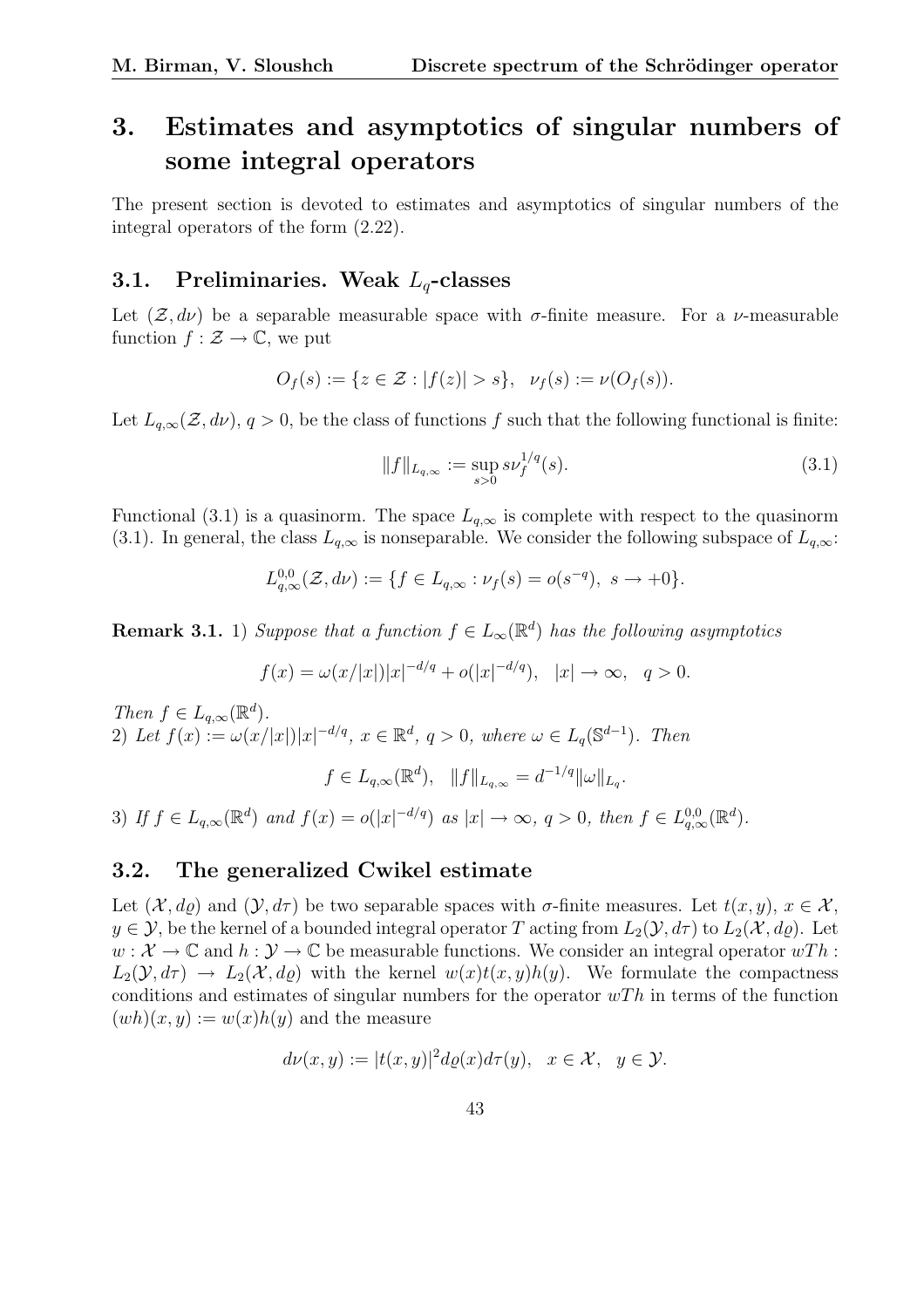The next statement (the generalized Cwikel estimate) was obtained in [12].

**Proposition 3.2.** Suppose that wh  $\in L_{2a,\infty}(\mathcal{X} \times \mathcal{Y}, d\nu)$  for some  $q > 1$ . Then  $wTh \in \Sigma_{2a}$ and

$$
||wTh||_{\Sigma_{2q}} \leqslant C(q)||T||^{1-1/q}||wh||_{L_{2q,\infty}}.
$$

If  $wh \in L^{0,0}_{q,\infty}(\mathcal{X} \times \mathcal{Y}, d\nu)$ ,  $q > 1$ , then  $wTh \in \Sigma^0_{2q}$ .

Under the additional assumption that the kernel  $t(x, y)$  is bounded, Proposition 3.2 implies the following statement (see [12] and also [13]).

**Proposition 3.3.** Let  $t(\cdot, \cdot) \in L_{\infty}(\mathcal{X} \times \mathcal{Y}, d\rho d\tau)$ . Suppose that  $w \in L_{2q,\infty}(\mathcal{X}, d\rho)$  and  $h \in L_{2q}(\mathcal{Y}, d\tau)$  for some  $q > 1$ . Then  $wTh \in \Sigma_{2q}$  and

$$
||wTh||_{\Sigma_{2q}} \leqslant C(q)||t(\cdot,\cdot)||_{L_{\infty}}^{1/q} ||T||^{1-1/q} ||w||_{L_{2q,\infty}} ||h||_{L_{2q}}.
$$

If  $w \in L_{2q,\infty}^{0,0}(\mathcal{X},d\rho)$  and  $h \in L_{2q}(\mathcal{Y},d\tau)$ ,  $q>1$ , then  $wTh \in \Sigma_{2q}^0$ .

Obviously, in Proposition 3.3 assumptions on  $w$  and  $h$  can be interchanged.

### 3.3. Asymptotics of singular numbers for some pseudodifferential operators of negative order

Let  $\mathbf{b}(x) = (b^1(x), b^2(x), \ldots, b^M(x))$  be a row-matrix and  $\mathbf{c}(x) = (c^1(x), c^2(x), \ldots, c^M(x))^t$  be a column-matrix. Assume that  $\mathbf{b}, \mathbf{c} \in L_{2q}(\mathbb{R}^d), q > 1$ , and that the matrix-valued functions  $\mathbf{b}(x), \mathbf{c}(x)$  are compactly supported. Let  $\zeta \in C^{\infty}(\mathbb{R}^d)$  be such that  $\zeta(\xi) \geq 0$  for  $\xi \in \mathbb{R}^d$ ,  $\zeta(\xi) = 0$  for  $|\xi| \leq 1$ , and  $\zeta(\xi) = 1$  for  $|\xi| \geq 2$ . Let  $\mathbf{v}(\theta)$  be an  $(M \times M)$ -matrix-valued function on  $\mathbb{S}^{d-1}$  such that  $\mathbf{v} \in C^{\infty}(\mathbb{S}^{d-1})$ . We define an  $(M \times M)$ -matrix-valued function  $\mathbf{a}(\xi)$  by the relation

$$
\mathbf{a}(\xi) = \mathbf{v}(\xi/|\xi|) |\xi|^{-d/q} \zeta(\xi), \ \xi \in \mathbb{R}^d, \ q > 1.
$$
 (3.2)

Then the symbol  $G(x,\xi) = \mathbf{b}(x)\mathbf{a}(\xi)\mathbf{c}(x)$  is a scalar-valued function in  $\mathbb{R}^d \times \mathbb{R}^d$ . Consider the following pseudodifferential operator in  $L_2(\mathbb{R}^d)$ :

$$
A = \mathbf{b} \Phi \mathbf{a} \Phi^* \mathbf{c},\tag{3.3}
$$

where  $\Phi$  is the Fourier operator. By Propositions 2.1, 3.3 and Remark 3.1, we have  $A \in \Sigma_q$ . Next statement gives the asymptotics of singular numbers of the operator (3.3).

Proposition 3.4. Suppose that a, b, c are matrix-valued functions described above. Suppose that the function **a** is given by (3.2), and that the functions  $\mathbf{b}, \mathbf{c} \in L_{2q}(\mathbb{R}^d)$ ,  $q > 1$ , are compactly supported. Then we have

$$
\Delta_q(A) = \delta_q(A) = d^{-1}(2\pi)^{-d} \iint_{\mathbb{R}^d \times \mathbb{S}^{d-1}} |\mathbf{b}(x)\mathbf{v}(\theta)\mathbf{c}(x)|^q dx \, dS(\theta).
$$

Proposition 3.4 is a particular case of the more general theorem proved in [14], [15].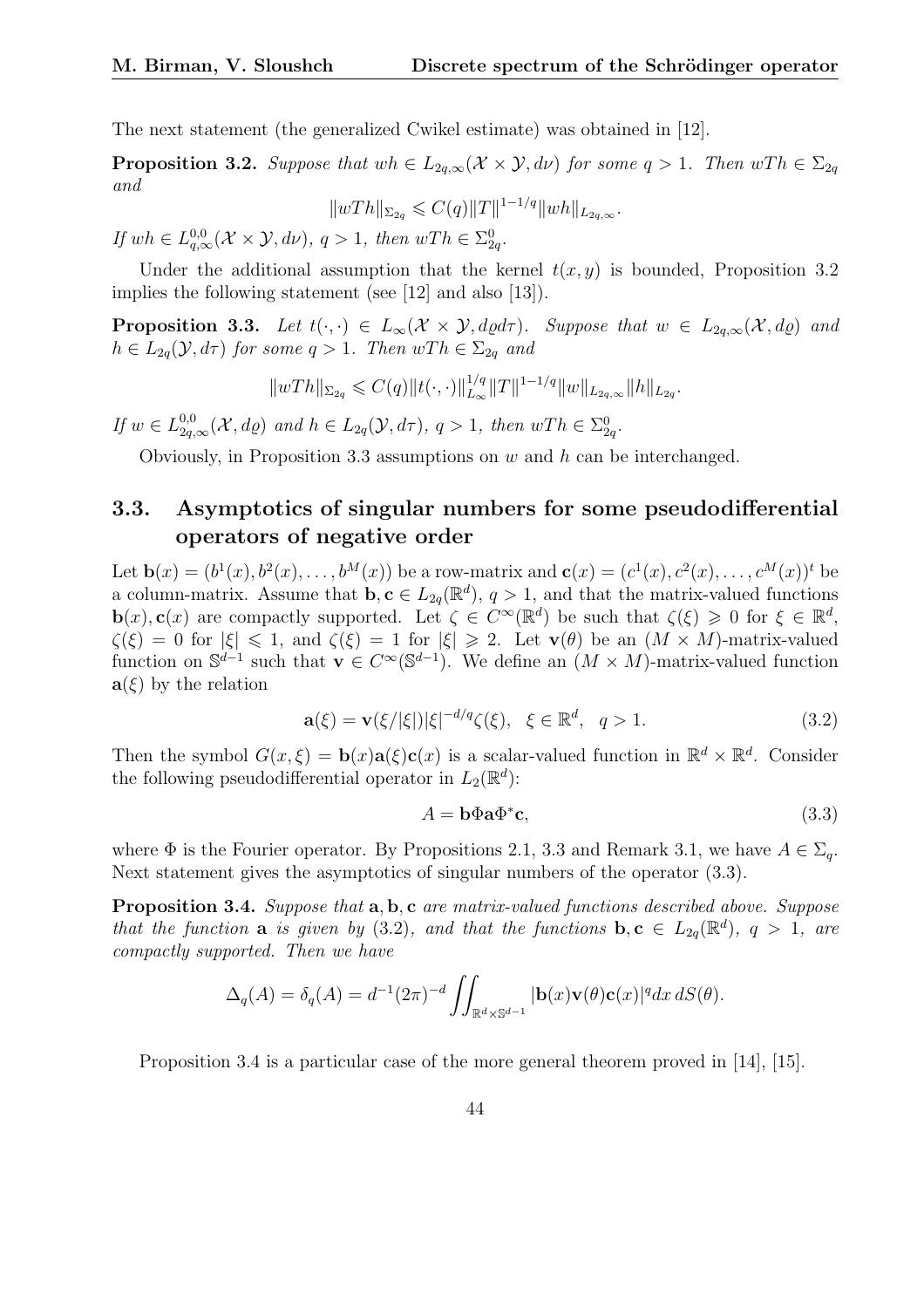### 3.4. Integral operators of the Fourier-Bloch type

In order to prove Proposition 2.3, it is convenient to study integral operators of more general type than (2.22). Assume that  $\psi : \tilde{\Omega} \times \mathbb{R}^d \to \mathbb{C}$  is a measurable function satisfying the following conditions

$$
\psi(k, x + n) = e^{ikn}\psi(k, x), \quad n \in \mathbb{Z}^d; \tag{3.4}
$$

$$
\sup_{k \in \tilde{\Omega}} \|\psi(k, \cdot)\|_{L_2(\Omega)} < +\infty. \tag{3.5}
$$

**Proposition 3.5.** Under conditions (3.4) and (3.5) the function  $(2\pi)^{-d/2}\psi(k, x)$  is a kernel of a bounded integral operator  $T[\psi]: L_2(\tilde{\Omega}) \to L_2(\mathbb{R}^d)$ . For all  $u \in L_2(\tilde{\Omega})$  the integral

$$
(2\pi)^{-d/2} \int_{\tilde{\Omega}} \psi(k, x) u(k) dk =: (T[\psi]u)(x)
$$
\n(3.6)

is absolutely convergent for almost every  $x \in \mathbb{R}^d$ . We have

$$
||T[\psi]|| \leq \sup_{k \in \tilde{\Omega}} ||\psi(k, \cdot)||_{L_2(\Omega)}.
$$
\n(3.7)

**Proof.** Let  $\Omega_n = \Omega + n$ ,  $n \in \mathbb{Z}^d$ . By (3.4), (3.5), we have  $\psi \in L_2(\tilde{\Omega} \times \Omega_n)$ ,  $n \in \mathbb{Z}^d$ . Hence, for any  $u \in L_2(\Omega)$  we obtain

$$
(2\pi)^{-d/2}\int_{\widetilde{\Omega}}|\psi(k,x)||u(k)|dk\leqslant (2\pi)^{-d/2}\left(\int_{\widetilde{\Omega}}|\psi(k,x)|^2dk\right)^{1/2}\|u\|_{L_2(\widetilde{\Omega})},\quad \text{a. e. }x\in\mathbb{R}^d,
$$

which implies that the integral in the left-hand side of  $(3.6)$  is absolutely convergent for a. e.  $x \in \mathbb{R}^d$ . From (3.4) it follows that

$$
(T[\psi]u)(x+n) = \int_{\tilde{\Omega}} (2\pi)^{-d/2} e^{ikn} \psi(k,x) u(k) dk, \quad x \in \mathbb{R}^d.
$$
 (3.8)

Since  $\{(2\pi)^{-d/2}e^{ikn}\}_{n\in\mathbb{Z}^d}$  is an orthonormal basis in  $L_2(\tilde{\Omega})$ , relation (3.8) implies that

$$
\sum_{n\in\mathbb{Z}^d} |(T[\psi]u)(x+n)|^2 = \int_{\tilde{\Omega}} |\psi(k,x)|^2 |u(k)|^2 dk, \quad x \in \mathbb{R}^d.
$$

Integrating the last identity over the cell  $\Omega$ , we obtain  $\overline{\phantom{a}}$ 

$$
\int_{\mathbb{R}^d} |(T[\psi]u)(x)|^2 dx = \int_{\tilde{\Omega}} |\psi(k,\cdot)||^2_{L_2(\Omega)} |u(k)|^2 dk.
$$
\n(3.9)

Relation (3.9) implies estimate (3.7).  $\Box$ 

In what follows, the operator  $T[\psi]$  is called the operator of the Fourier-Bloch type.

**Remark 3.6.** The function  $e^{ikx}$  satisfies conditions (3.4) and (3.5). We have

$$
T[e^{ikx}] = \Phi^* \Pi,\tag{3.10}
$$

where  $\Phi: L_2(\mathbb{R}^d) \to L_2(\mathbb{R}^d)$  is the Fourier operator and the operator  $\Pi: L_2(\tilde{\Omega}) \to L_2(\mathbb{R}^d)$ acts as extension by zero, i. e.,  $(\Pi u)(k) = u(k)$  for  $k \in \tilde{\Omega}$  and  $(\Pi u)(k) = 0$  for  $k \in \mathbb{R}^d \setminus \tilde{\Omega}$ .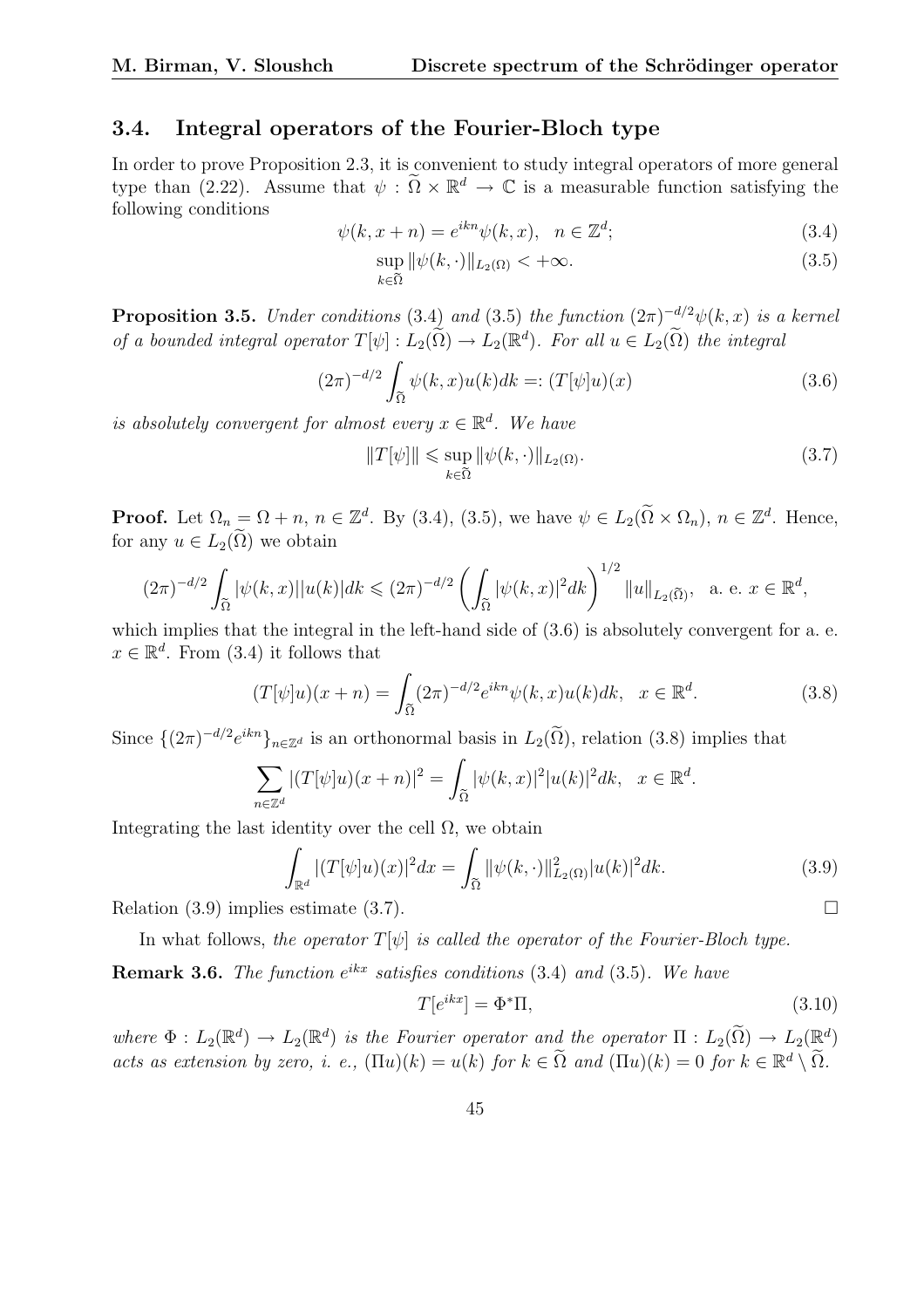## 3.5. The Cwikel estimate for the bordered operator of the Fourier-Bloch type

Now we give the compactness condition and estimate for singular numbers of the operator  $wT[\psi]h$  in terms of the function  $(wh)(x, k) := w(x)h(k)$  and measure  $d\nu(x, k) :=$  $(2\pi)^{-d} |\psi(k, x)|^2 dx dk$  on  $\mathbb{R}^d \times \tilde{\Omega}$ . The following statement is a consequence of Propositions 3.2 and 3.5.

**Corollary 3.7.** If  $wh \in L_{2q,\infty}(\mathbb{R}^d \times \tilde{\Omega}, d\nu)$  for some  $q > 1$ , then  $wT[\psi]h \in \Sigma_{2q}$  and

$$
||wT[\psi]h||_{\Sigma_{2q}} \leq C(q) \left( \sup_{k \in \tilde{\Omega}} ||\psi(k, \cdot)||_{L_2(\Omega)} \right)^{1-1/q} ||wh||_{L_{2q,\infty}}.
$$

If  $wh \in L_{2q,\infty}^{0,0}(\mathbb{R}^d \times \tilde{\Omega}, d\nu)$ , then  $wT[\psi]h \in \Sigma_{2q}^0$ .

Now, assume that the bordering functions  $w(x)$ ,  $h(k)$  satisfy the conditions

$$
|w(x)| \leqslant A \|x\|^{-d/2q}, \quad x \in \mathbb{R}^d; \quad h \in L_\infty(\widetilde{\Omega}).\tag{3.11}
$$

Here we denote  $||x|| = \max\{1, |x|\}, x \in \mathbb{R}^d$ .

**Proposition 3.8.** Assume that conditions  $(3.4)$ ,  $(3.5)$ , and  $(3.11)$  with some  $q > 0$  are satisfied. Then  $wh \in L_{2q,\infty}(\mathbb{R}^d \times \tilde{\Omega}, d\nu)$  and

$$
||wh||_{L_{2q,\infty}} \leqslant C(q,d)A||h||_{L_{\infty}}||\psi||_{L_2(\widetilde{\Omega}\times\Omega)}^{1/q}.
$$
\n(3.12)

Proof. Obviously, we have

$$
O_{wh}(s) \subset \{x \in \mathbb{R}^d : ||x|| < (s/A||h||_{L_{\infty}})^{-2q/d}\} \times \widetilde{\Omega}, \quad s > 0.
$$

Combining this with the inequalities  $||x|| \geq 1$ ,  $||x|| \geq |x|$ ,  $x \in \mathbb{R}^d$ , we see that

$$
O_{wh}(s) = \varnothing, \quad s \ge A \|h\|_{L_{\infty}}, \tag{3.13}
$$

$$
O_{wh}(s) \subset B_R(0) \times \widetilde{\Omega}, \quad R = (s/A \Vert h \Vert_{L_{\infty}})^{-2q/d}, \quad s \in (0, A \Vert h \Vert_{L_{\infty}}), \tag{3.14}
$$

where  $B_R(0) = \{x \in \mathbb{R}^d : |x| < R\}$ . We denote

$$
Z_R := \{ n \in \mathbb{Z}^d : \Omega_n \cap B_R(0) \neq \emptyset \}, \ \Omega(R) := \bigcup_{n \in Z_R} \Omega_n.
$$

Since  $B_R(0) \subset \Omega(R)$ , then (3.14) implies that

$$
O_{wh}(s) \subset \Omega(R) \times \widetilde{\Omega}, \quad R = (s/A||h||_{L_{\infty}})^{-2q/d}, \quad s \in (0, A||h||_{L_{\infty}}). \tag{3.15}
$$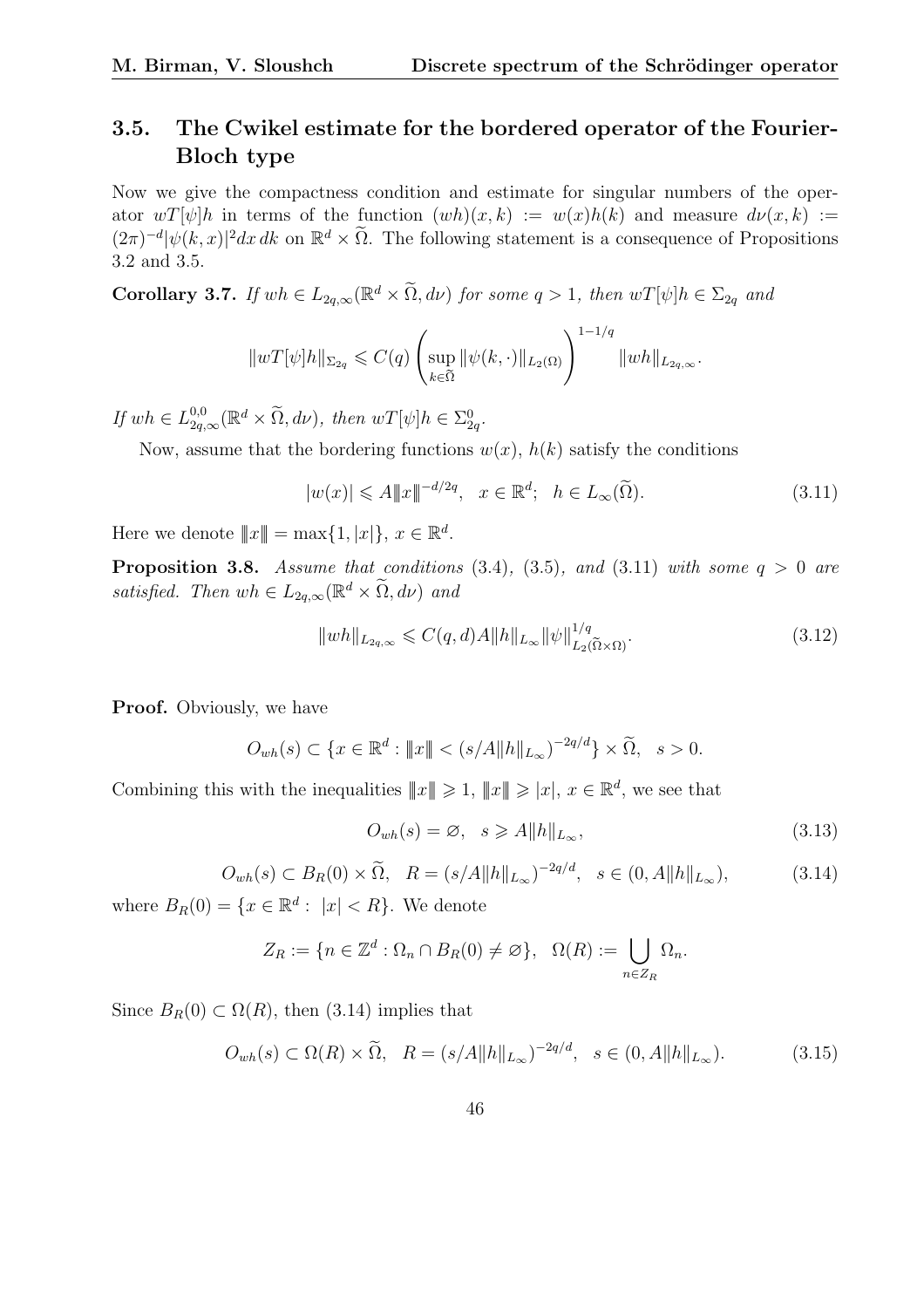For  $s \in (0, A||h||_{L_{\infty}})$  it follows from  $(3.15)$  that

$$
\nu_{wh}(s) \le (2\pi)^{-d} \iint_{\tilde{\Omega} \times \Omega(R)} |\psi(k, x)|^2 dk \, dx = (2\pi)^{-d} \sum_{n \in Z_R} \iint_{\tilde{\Omega} \times \Omega_n} |\psi(k, x)|^2 dk \, dx =
$$
  
=  $(2\pi)^{-d} \iint_{\tilde{\Omega} \times \Omega} |\psi(k, x)|^2 dk \, dx \cdot \#Z_R, \quad R = (s/A ||h||_{L_{\infty}})^{-2q/d}.$  (3.16)

Using obvious relations  $\#Z_R = \text{Vol}\,\Omega(R)$  and  $\Omega(R) \subset B_{R+\sqrt{d}}(0)$ , we obtain

#Z<sup>R</sup> 6 C(d)(R + √ d) d . (3.17)

Combining  $(3.1)$ ,  $(3.13)$ ,  $(3.16)$ , and  $(3.17)$ , we arrive at  $(3.12)$ .

Corollary 3.7 and Proposition 3.8 imply the following statement.

**Proposition 3.9.** Suppose that conditions  $(3.4)$ ,  $(3.5)$ , and  $(3.11)$  with some  $q > 1$  are satisfied. Then  $wT[\psi]h \in \Sigma_{2q}$  and

$$
||wT[\psi]h||_{\Sigma_{2q}} \leqslant C(q,d)\left(\sup_{k\in \tilde{\Omega}}||\psi(k,\cdot)||_{L_2(\Omega)}\right)^{1-1/q}A||h||_{L_\infty}||\psi||_{L_2(\tilde{\Omega}\times \Omega)}^{1/q}.
$$

## 3.6. Asymptotics of singular numbers of the product of two bordered operators of the Fourier-Bloch type

Assume that functions  $\psi_j \in L_\infty(\tilde{\Omega} \times \mathbb{R}^d)$ ,  $j = 1, 2$ , satisfy conditions (3.4), (3.5). Let  $U \in L_{\infty}(\mathbb{R}^d)$  be such that

$$
U(x) = v(x/|x|)|x|^{-d/q} + o(|x|^{-d/q}), \quad |x| \to +\infty,
$$
\n(3.18)

for some  $q > 1$ . Note that under assumption (3.18) we have  $v \in L_{\infty}(\mathbb{S}^{d-1})$ . Finally, assume that functions  $f, h : \widetilde{\Omega} \to \mathbb{C}$  satisfy the condition

$$
f, h \in L_{2q}(\tilde{\Omega}).\tag{3.19}
$$

Consider the following integral operator

$$
X := [f(k)](T[\psi_1])^*[U(x)]T[\psi_2][h(k)].
$$
\n(3.20)

We put

$$
G_q(f, v, h, \psi_1, \psi_2) := d^{-1} (2\pi)^{-d} \int_{\mathbb{S}^{d-1}} |v(\theta)|^q dS(\theta) \int_{\widetilde{\Omega}} |h(k) f(k) (\psi_2(k, \cdot), \psi_1(k, \cdot))_{L_2(\Omega)}|^q dk.
$$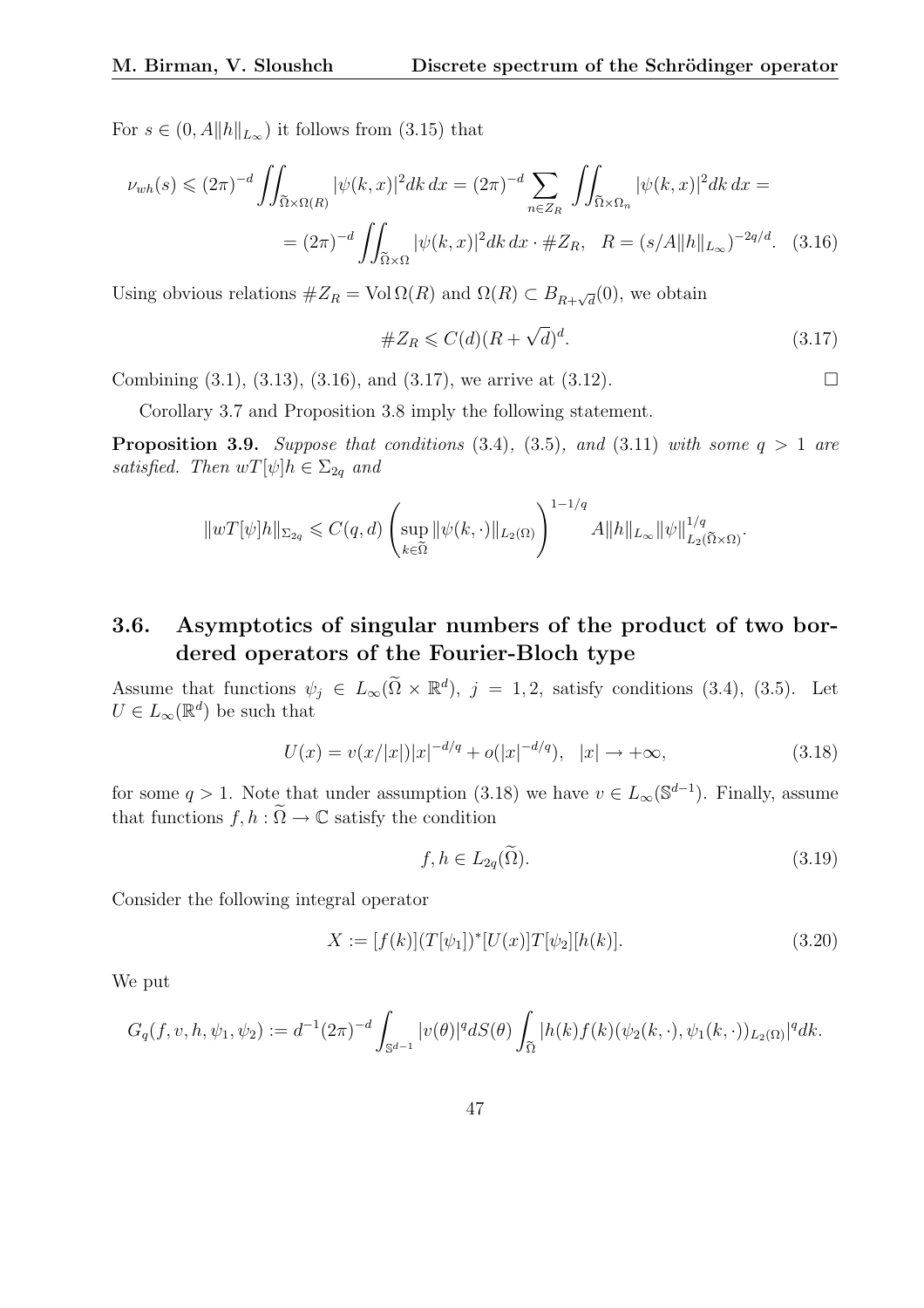**Proposition 3.10.** Assume that functions  $\psi_j \in L_\infty(\widetilde{\Omega} \times \mathbb{R}^d)$ ,  $j = 1, 2$ , satisfy conditions (3.4) and (3.5). Assume that  $U \in L_{\infty}(\mathbb{R}^d)$  satisfies (3.18) for some  $q > 1$ . Let  $f, h : \widetilde{\Omega} \to \mathbb{C}$ be subject to (3.19). Then for the operator (3.20) we have  $X \in \Sigma_q$  and

$$
\delta_q(X) = \Delta_q(X) = G_q(f, v, h, \psi_1, \psi_2).
$$
\n(3.21)

The rest of Section 3 is devoted to the proof of Proposition 3.10. Obviously, Proposition 2.3 is a particular case of Proposition 3.10 (with  $\psi_1 = \psi_s$ ,  $\psi_2 = \psi_t$ ,  $\Phi_s = (T[\psi_s])^*, \Phi_t^* = T[\psi_t],$  $\varkappa = q, \nu = d/q.$ 

### 3.7. Proof of Proposition 3.10

The proof of Proposition 3.10 consists of several steps. **Step 1.** By Remark 3.1, we have  $U \in L_{q,\infty}(\mathbb{R}^d)$ , and the function

$$
R(x) := U(x) - \zeta^{2}(x)v(x/|x|)|x|^{-d/q} = o(|x|^{-d/q}), \quad |x| \to \infty,
$$

belongs to the class  $L^{0,0}_{q,\infty}(\mathbb{R}^d)$ . Here  $\zeta(x)$  is the same function as above, i. e.,  $\zeta \in C^{\infty}(\mathbb{R}^d)$ ,  $\zeta(x) \geq 0$  for  $x \in \mathbb{R}^d$ ,  $\dot{\zeta}(x) = 0$  for  $|x| \leq 1$ , and  $\zeta(x) = 1$  for  $|x| \geq 2$ . Obviously, functions  $R(x)$  and  $\widetilde{U}(x) := \zeta^2(x)v(x/|x|)|x|^{-d/q}$  can be represented as

$$
R(x) = R_1(x)R_2(x), \quad R_2(x) = \sqrt{|R(x)|}, \quad R_1(x) = e^{i \arg R(x)} R_2(x), \quad x \in \mathbb{R}^d;
$$

$$
\widetilde{U}(x) = W_1(x)W_2(x), \quad W_2(x) = \zeta(x)\sqrt{|v(x/|x|)|} \quad |x|^{-d/2q},
$$
\n
$$
W_1(x) = e^{i \arg v(x/|x|)}W_2(x), \quad x \in \mathbb{R}^d.
$$

Then the operator (3.20) can be represented as a sum  $X = X^{(1)} + X^{(2)}$ , where

$$
X^{(1)} = X_q^{(1)}(f, v, h, \psi_1, \psi_2) = [f(k)](T[\psi_1])^*[W_1(x)][W_2(x)]T[\psi_2][h(k)],
$$
\n
$$
X^{(2)} = [f(k)](T[\psi_1])^*[R_1(x)][R_2(x)]T[\psi_2][h(k)].
$$
\n(3.22)

Obviously,  $W_j \in L_{2q,\infty}(\mathbb{R}^d)$ ,  $R_j \in L_{2q,\infty}^{0,0}(\mathbb{R}^d)$ ,  $j=1,2$ . Then, by Propositions 2.1, 3.3, and 3.5, we have  $X^{(1)} \in \Sigma_q$ ,  $X^{(2)} \in \Sigma_q^0$ . We have proved the following statement.

**Lemma 3.11.** Suppose that the assumptions of Proposition 3.10 are satisfied. Let  $X$  and  $X^{(1)}$  be the operators defined by (3.20) and (3.22) respectively. Then

$$
X, X^{(1)} \in \Sigma_q
$$
,  $D_q(X) = D_q(X^{(1)})$ ,  $D = \Delta, \delta$ .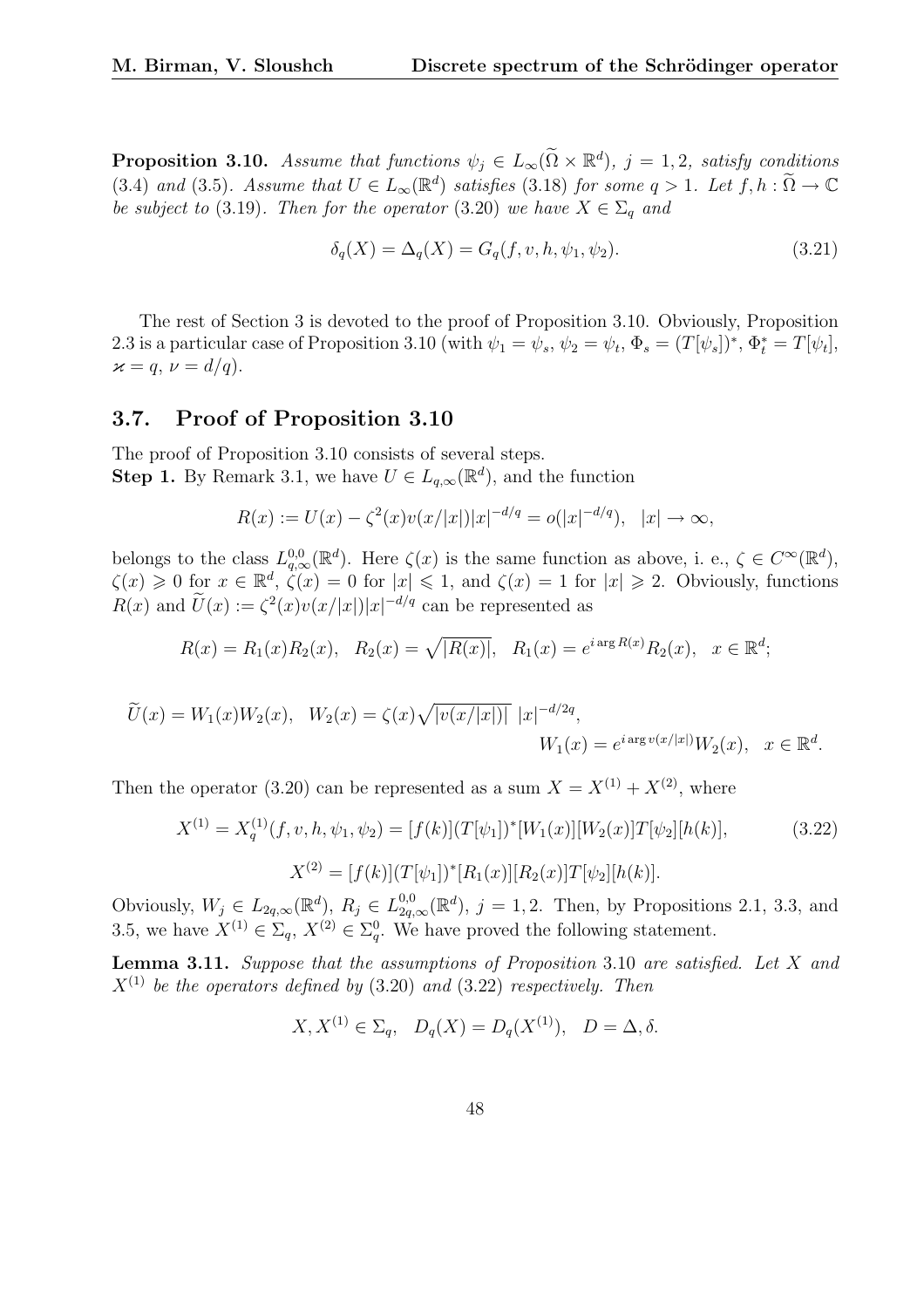Step 2. By Remark 3.1, we have

$$
||W_j||_{L_{2q,\infty}} \leqslant C(d,q)||v||_{L_q}^{1/2}, \quad j=1,2. \tag{3.23}
$$

From Propositions 2.1, 3.3 and 3.5 and from (3.23) it follows that the operator  $X^{(1)}$  =  $X_q^{(1)}(f, v, h, \psi_1, \psi_2)$  (with  $q > 1$ ) defined by (3.22) belongs to  $\Sigma_q$  for all  $\{f, v, h\} \in L_{2q}(\widetilde{\Omega}) \times$  $L_q(\mathbb{S}^{d-1}) \times L_{2q}(\tilde{\Omega})$ . Herewith, the functionals  $\Delta_q(X^{(1)})$  and  $\delta_q(X^{(1)})$  depend on coefficients  $\{f, v, h\}$  continuously in the space  $\mathcal{L} := L_{2q}(\tilde{\Omega}) \times L_q(\mathbb{S}^{d-1}) \times L_{2q}(\tilde{\Omega})$ . Similarly, the right-hand side of (3.21) is continuous with respect to  $\{f, v, h\}$  in  $\mathcal{L}$ . Consequently, in order to prove that

$$
D_q(X_q^{(1)}(f, v, h, \psi_1, \psi_2)) = G_q(f, v, h, \psi_1, \psi_2), \quad D = \Delta, \delta,
$$
\n(3.24)

for all  $\{f, v, h\} \in \mathcal{L}$ , it suffices to check this relation for  $\{f, v, h\} \in \mathcal{L}_0 := C_0^{\infty}(\widetilde{\Omega}) \times C^{\infty}(\mathbb{S}^{d-1}) \times$  $C_0^{\infty}(\tilde{\Omega})$ , since  $\mathcal{L}_0$  is dense in  $\mathcal{L}$ . Thus, we have proved the following statement.

**Lemma 3.12.** Suppose that functions  $\psi_j \in L_\infty(\tilde{\Omega} \times \mathbb{R}^d)$ ,  $j = 1, 2$ , satisfy conditions (3.4) and (3.5). Let  $X^{(1)} = X_q^{(1)}(f, v, h, \psi_1, \psi_2)$  be the operator (3.22) with  $q > 1$ . Suppose that relation (3.24) is valid for all  $\{f, v, h\} \in \mathcal{L}_0$ . Then relation (3.24) is true for all  $\{f, v, h\} \in \mathcal{L}$ .

Step 3. Suppose that assumptions of Proposition 3.10 are satisfied. Suppose also that  $f, h \in C_0^{\infty}(\widetilde{\Omega})$ . We put

$$
\varphi_j(k, x) := e^{-ikx} \psi_j(k, x), \quad k \in \tilde{\Omega}, \quad x \in \mathbb{R}^d, \quad j = 1, 2.
$$

By (3.4), the functions  $\varphi_j(k, \cdot)$ ,  $j = 1, 2$ , are  $\mathbb{Z}^d$ -periodic. We decompose the functions  $\varphi_j(k, \cdot), j = 1, 2$ , in the Fourier series with respect to the system  $\{e^{2\pi i n x}\}_{n \in \mathbb{Z}^d}$  in  $L_2(\Omega)$  for a fixed  $k \in \tilde{\Omega}$ . Let  ${c_j^n(k)}_{n \in \mathbb{Z}^d}$  be the corresponding Fourier coefficients. Then we have

$$
\varphi_j(k,x) = \sum_{n \in \mathbb{Z}^d} c_j^n(k) e^{2\pi i nx}, \quad c_j^n(k) = \int_{\Omega} \varphi_j(k,x) e^{-2\pi i nx} dx, \quad k \in \widetilde{\Omega}, \quad j = 1, 2. \tag{3.25}
$$

Relations (3.25) can be rewritten as

$$
\psi_j(k, x) = e^{ikx} \sum_{n \in \mathbb{Z}^d} c_j^n(k) e^{2\pi i n x}, \ c_j^n(k) = \int_{\Omega} \psi_j(k, x) e^{-ikx} e^{-2\pi i n x} dx, \ k \in \widetilde{\Omega}, \ j = 1, 2. \tag{3.26}
$$

We denote

$$
\psi_j^N(k, x) := e^{ikx} \sum_{|n| \le N} c_j^n(k) e^{2\pi i n x}, \quad \Phi_j^N(k, x) := e^{ikx} \sum_{|n| > N} c_j^n(k) e^{2\pi i n x}, \quad k \in \tilde{\Omega}, \quad j = 1, 2.
$$
\n(3.27)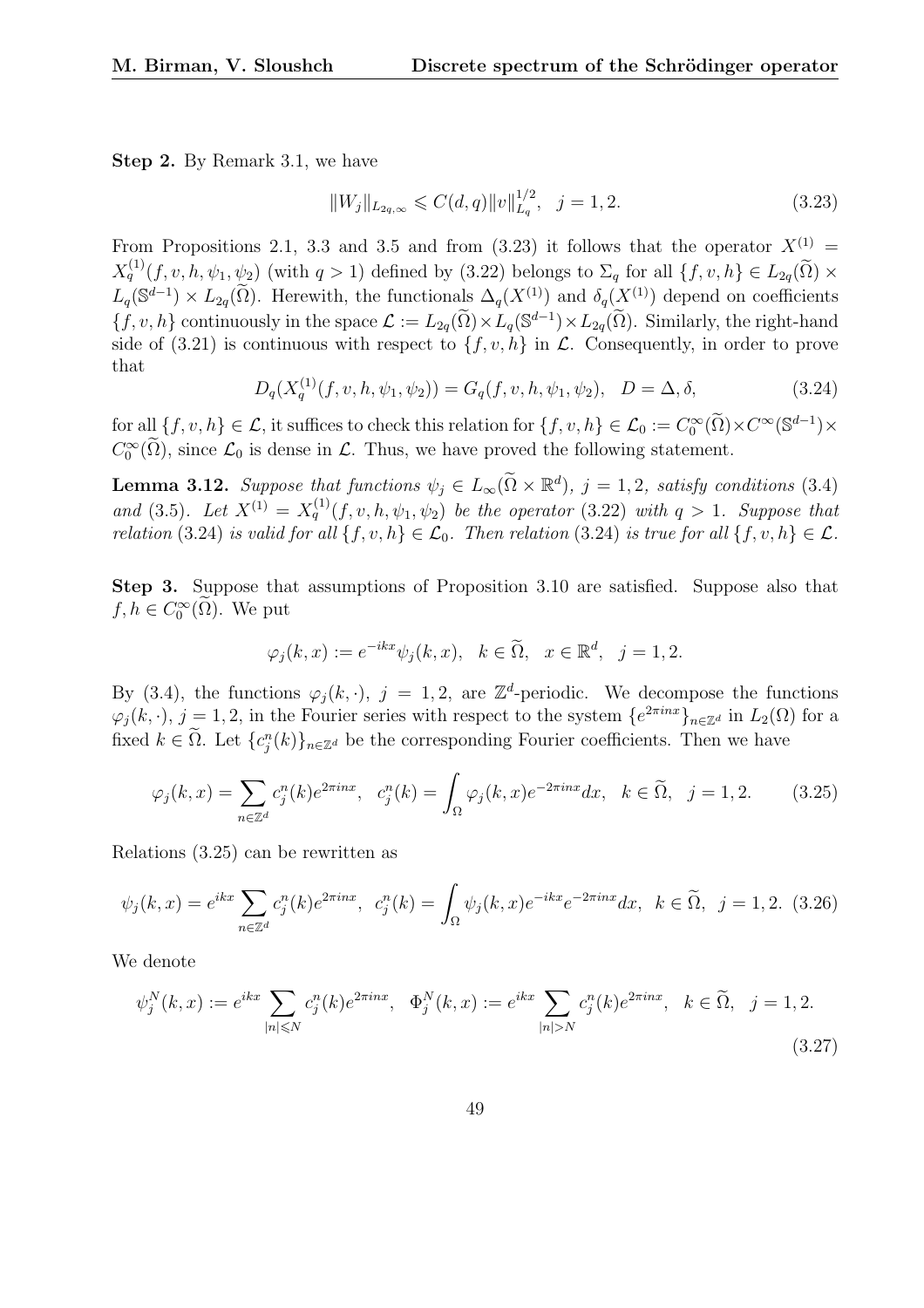It is easily seen that the functions  $\psi_j^N(k, x)$  and  $\Phi_j^N(k, x)$ ,  $j = 1, 2$ , satisfy conditions (3.4), (3.5), and

$$
\sup_{k \in \tilde{\Omega}} \|\psi_j^N(k, \cdot)\|_{L_2(\Omega)} = \sup_{k \in \tilde{\Omega}} \left( \sum_{|n| \le N} |c_j^n(k)|^2 \right)^{1/2} \le \sup_{k \in \tilde{\Omega}} \|\psi_j(k, \cdot)\|_{L_2(\Omega)};
$$
\n(3.28)

$$
\sup_{k \in \tilde{\Omega}} \|\Phi_j^N(k, \cdot)\|_{L_2(\Omega)} = \sup_{k \in \tilde{\Omega}} \left( \sum_{|n| > N} |c_j^n(k)|^2 \right)^{1/2} \leq \sup_{k \in \tilde{\Omega}} \|\psi_j(k, \cdot)\|_{L_2(\Omega)};
$$
 (3.29)

$$
\|\Phi_j^N\|_{L_2(\tilde{\Omega}\times\Omega)}^2 = \int_{\tilde{\Omega}} dk \sum_{|n|>N} |c_j^n(k)|^2 \to 0, \quad N \to \infty.
$$
 (3.30)

The last relation follows by the Lebesgue theorem from (3.29) and from the convergence  $\overline{11}$  $|n|>N$   $|c_j^n(k)|^2 \to 0$  as  $N \to \infty$  for all  $k \in \tilde{\Omega}$ . Under the assumptions of Proposition 3.10 the function  $v(\theta)$ ,  $\theta \in \mathbb{S}^{d-1}$ , is bounded, whence the pairs of functions  $W_1$ , f and  $W_2$ , h satisfy condition (3.11) for  $q > 1$ . Hence, from (3.29), (3.30), and Proposition 3.9 it follows that  $f(T[\Phi_1^N])^*W_1 \in \Sigma_{2q}, W_2T[\Phi_2^N]h \in \Sigma_{2q}$ , and

$$
||f(T[\psi_1])^*W_1 - f(T[\psi_1^N])^*W_1||_{\Sigma_{2q}} \to 0, \quad N \to \infty;
$$
  

$$
||W_2T[\psi_2]h - W_2T[\psi_2^N]h||_{\Sigma_{2q}} \to 0, \quad N \to \infty.
$$

Combining the last relations with Proposition 2.1, we see that

$$
||X_q^{(1)}(f, v, h, \psi_1^N, \psi_2^N) - X_q^{(1)}(f, v, h, \psi_1, \psi_2)||_{\Sigma_q} \to 0, \quad N \to \infty.
$$

Obviously, we have

$$
G_q(f, v, h, \psi_1^N, \psi_2^N) \to G_q(f, v, h, \psi_1, \psi_2), \quad N \to \infty.
$$

We arrive at the following statement.

**Lemma 3.13.** Suppose that the assumptions of Proposition 3.10 are satisfied. Let  $f, h \in$  $C_0^{\infty}(\widetilde{\Omega})$ . Suppose also that the following relations are true:

$$
D_q(X_q^{(1)}(f, v, h, \psi_1^N, \psi_2^N)) = G_q(f, v, h, \psi_1^N, \psi_2^N), \quad D = \Delta, \delta, \quad N \in \mathbb{N}.
$$
 (3.31)

Then relation (3.24) is valid.

Step 4. Now, suppose that the assumptions of Proposition 3.10 and also condition  $v \in$  $C^{\infty}(\mathbb{S}^{d-1})$  are satisfied. Comparing (3.10), (3.22), and (3.27), we can write the operator  $X_q^{(1)}(f, v, h, \psi_1^N, \psi_2^N)$  as

$$
X_q^{(1)}(f, v, h, \psi_1^N, \psi_2^N) = \sum_{|m|, |n| \leq N} [f(k)\overline{c_1^m(k)}] P \Phi[e^{2\pi i (n-m)x} W_1(x) W_2(x)] \Phi^* \Pi[h(k)c_2^n(k)].
$$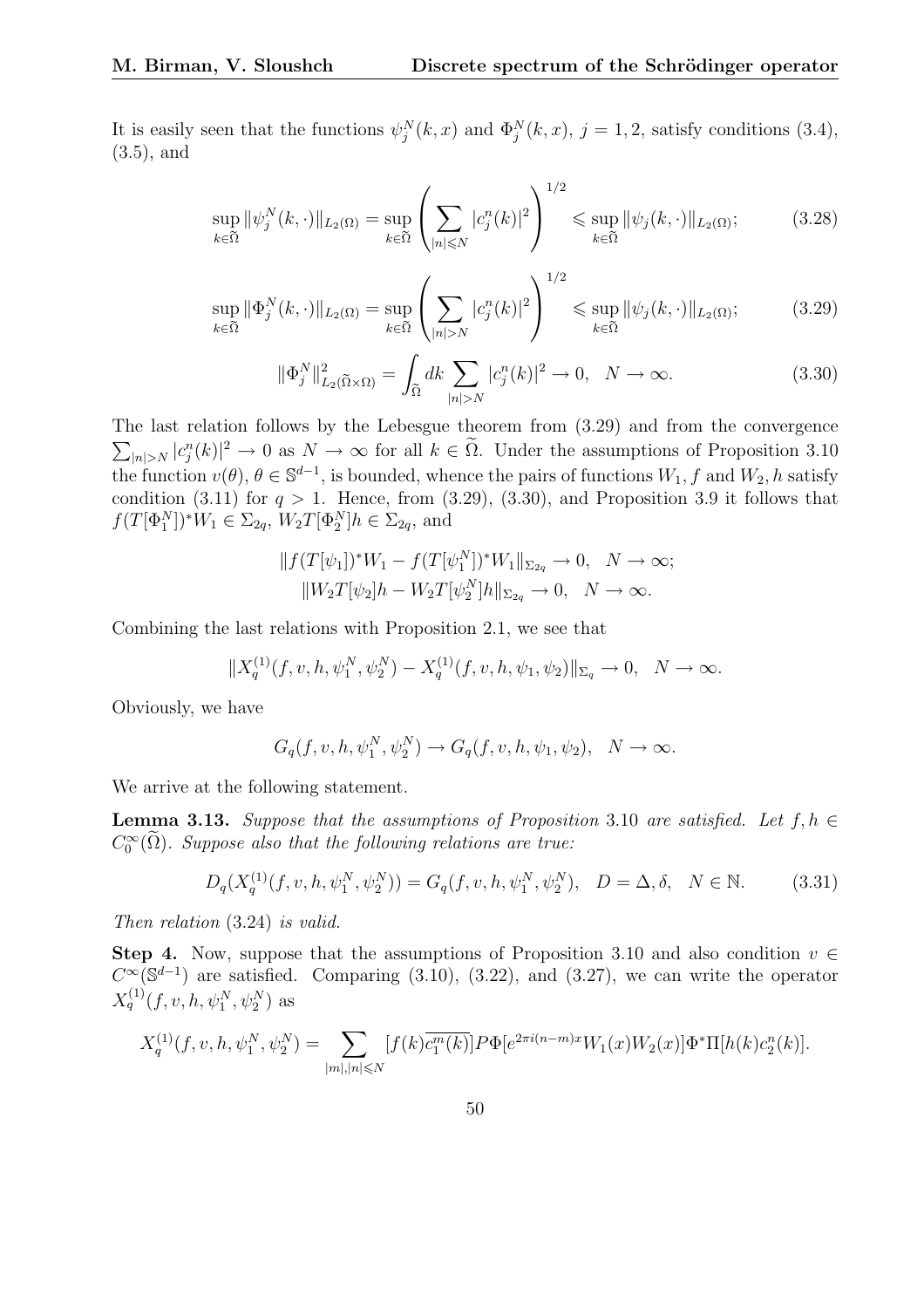Here P is the orthogonal projection of  $L_2(\mathbb{R}^d)$  onto  $L_2(\tilde{\Omega})$  (the operator of restriction to  $\tilde{\Omega}$ ) and, as above,  $\Pi: L_2(\tilde{\Omega}) \to L_2(\mathbb{R}^d)$  is the operator of extension by zero from  $\tilde{\Omega}$  to the whole  $\mathbb{R}^d$ . Note that, by (3.19) and (3.28), the functions  $f(k)\overline{c_1^m(k)}$ ,  $h(k)c_2^n(k)$ ,  $k \in \tilde{\Omega}$ ,  $|m|, |n| \le N$ , belong to  $L_{2q}(\Omega)$ .

Next, we extend the functions  $c_j^n(k)$ ,  $n \in \mathbb{Z}^d$ ,  $j = 1, 2$ ,  $f(k)$ ,  $h(k)$ , by zero from  $\widetilde{\Omega}$  to the whole  $\mathbb{R}^d$ . It is easy to check the following statement.

**Remark 3.14.** The nonzero singular numbers of the operator  $X_q^{(1)}(f, v, h, \psi_1^N, \psi_2^N)$  are the same as for the operator

$$
Y_N := \sum_{|m|, |n| \leq N} [f(k)\overline{c_1^m(k)}] \Phi[e^{2\pi i (n-m)x} W_1(x) W_2(x)] \Phi^*[h(k)c_2^n(k)]
$$

acting in  $L_2(\mathbb{R}^d)$ .

We define the following shift operator in  $L_2(\mathbb{R}^d)$ :  $(T_p u)(x) = u(x - p)$ ,  $p \in \mathbb{R}^d$ . By the obvious identity  $T_p \Phi = \Phi[e^{ipx}], p \in \mathbb{R}^d$ , the operator  $Y_N$  can be written as

$$
Y_N = \sum_{|m|,|n| \le N} T_{2\pi(n-m)} [f(k+2\pi(n-m)) \overline{c_1^m(k+2\pi(n-m))}] \Phi[W_1(x) W_2(x)] \Phi^*[h(k) c_2^n(k)].
$$
\n(3.32)

From Proposition 3.4 it follows that the terms in (3.32) with  $m \neq n$  belong to  $\Sigma_q^0$ . Hence  $(see (2.4)),$ 

$$
\delta_q(Y_N) = \delta_q(Y_N^0), \quad \Delta_q(Y_N) = \Delta_q(Y_N^0),
$$
  

$$
Y_N^0 := \sum_{|n| \leq N} [f(k)\overline{c_1^n(k)}] \Phi[W_1(x)W_2(x)] \Phi^*[h(k)c_2^n(k)].
$$

The coefficients  $\{c_j^n(k)\}\$ are enumerated by the multidimensional index  $n \in \mathbb{Z}^d$ . Now it is convenient to renumber the set  ${c_j^n(k)}_{|n| \leq N}$  somehow by one number  $l = 1, \ldots, M$ . Then  ${c_j^n(k)}_{|n| \leq N} = {c_j^{(1)}}$  $j^{(1)}(k), c_j^{(2)}$  $j^{(2)}(k), \ldots, c_j^{(M)}$  $j^{(M)}(k)$ ,  $j = 1, 2$ . We put

$$
\mathbf{b}(k) := \left( f(k) \overline{c_1^{(1)}(k)}, \dots, f(k) \overline{c_1^{(M)}(k)} \right), \quad \mathbf{c}(k) := \left( h(k) c_2^{(1)}(k), \dots, h(k) c_2^{(M)}(k) \right)^t,
$$

$$
\mathbf{a}(x) := W_1(x) W_2(x) E,
$$

where E is the identity  $(M \times M)$ -matrix. Then the operator  $Y_N^0$  takes the form (3.3). From Proposition 3.4 it follows that

$$
\delta_q(Y_N^0) = \Delta_q(Y_N^0) = G_q(f, v, h, \psi_1^N, \psi_2^N).
$$

Taking Remark 3.14 into account, we arrive at the following statement.

**Lemma 3.15.** Suppose that the assumptions of Proposition 3.10 and also condition  $v \in$  $C^{\infty}(\mathbb{S}^{d-1})$  are satisfied. Then relations (3.31) are valid.

Now, Proposition 3.10 follows from Lemmas 3.11, 3.12, 3.13, and 3.15.  $\Box$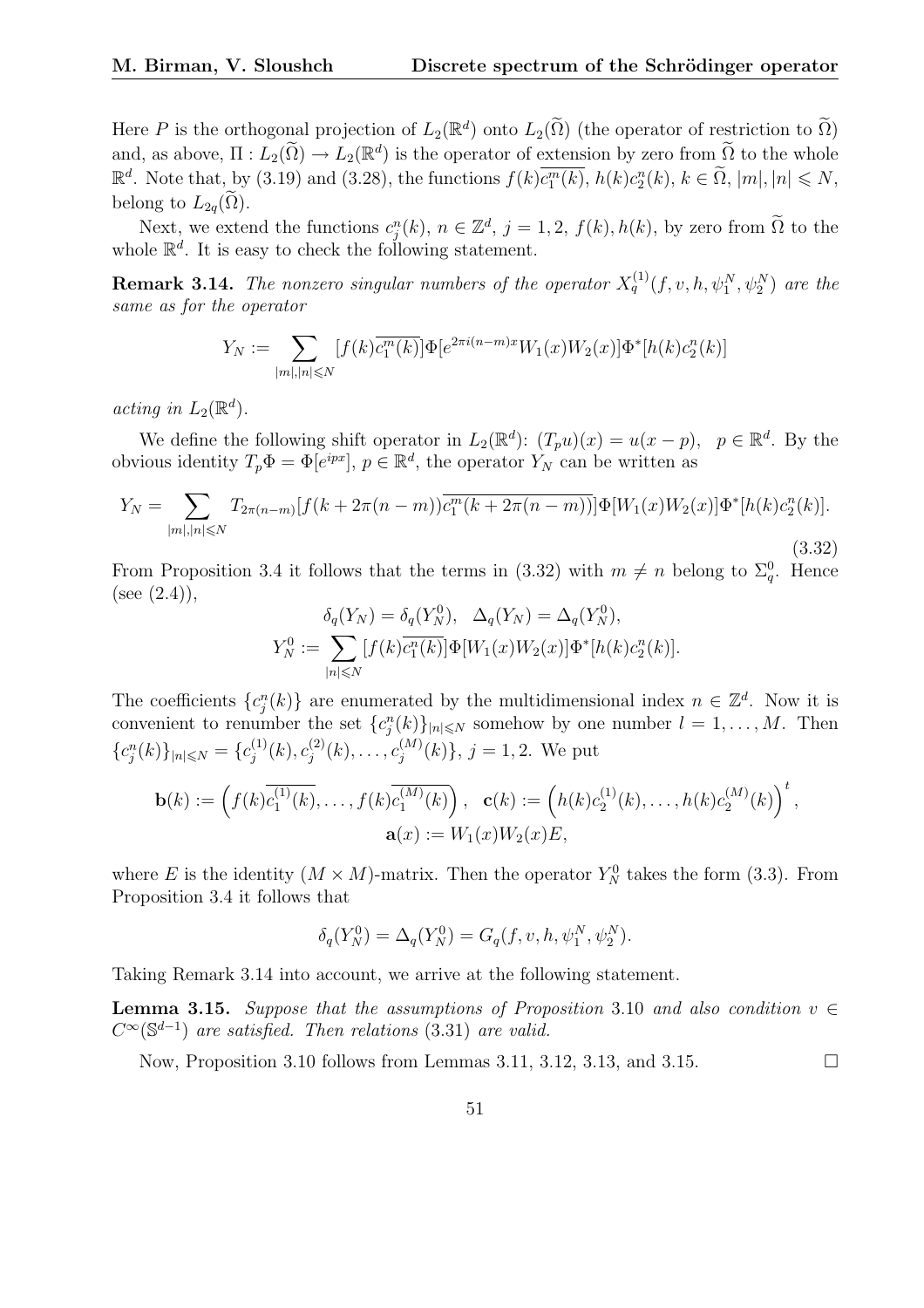# Acknowledgement

The paper was finished after the death of M. Sh. Birman. I express my deep gratitude to T. A. Suslina who helped me to prepare the final version of the manuscript and translated it into English. I also thank N. D. Filonov who has read the manuscript and made useful remarks.

V. A. Sloushch

# References

- $[1]$  M. Sh. Birman. The discrete spectrum of the periodic Schrödinger operator perturbed by a decreasing potential. (Russian) Algebra i Analiz 8 (1996), no. 1, 3–20; English transl., St. Petersburg Math. J. 8 (1997), no. 1, 1–14.
- [2] M. Reed, B. Simon. Methods of modern mathematical physics. IV: Analysis of operators. Academic Press, New York, 1978.
- [3] M. M. Skriganov. Geometric and arithmetic methods in the spectral theory of multidimensional periodic operators. (Russian) Trudy Mat. Inst. Steklov, vol. 171, 1985, 171 pp. English transl., Proc. Steklov Inst. Math., 1987, no. 2, 121 pp.
- $[4]$  M. Sh. Birman. The discrete spectrum in gaps of the perturbed periodic Schrödinger operator. I. Regular perturbations. Boundary value problems, Schrödinger operators, deformation quantization, pp. 334–352, Math. Top., 8, Akademie Verlag, Berlin, 1995.
- [5] M. Sh. Birman, G. E. Karadzhov, M. Z. Solomyak. Boundedness conditions and spectrum estimates for the operators  $b(X)a(D)$  and their analogs. Estimates and asymptotics for discrete spectra of integral and differential equations. Adv. Soviet Math., vol. 7, Amer. Math. Soc., Providence, RI, 1991, pp. 85–106.
- [6] M. Sh. Birman. Discrete spectrum in the gaps of a continuous one for perturbation with large coupling constant. Estimates and asymptotics for discrete spectra of integral and differential equations. Adv. Soviet Math., vol. 7, Amer. Math. Soc., Providence, RI, 1991, pp. 57–73.
- $[7]$  S. Alama, P. A. Deift, R. Hempel. *Eigenvalue branches of the Schrödinger operator*  $H - \lambda W$  in a gap of  $\sigma(H)$ . Commun. Math. Phys. 121 (1989), 291-321.
- [8] M. Sh. Birman. Discrete spectrum of the periodic Schrödinger operator for non-negative perturbations. Mathematical results in quantum mechanics (Blossin, 1993), 3–7. Oper. Theory Adv. Appl., Vol. 70, Birkhäuser, Basel, 1994.
- [9] M. Sh. Birman, M. Z. Solomyak. Spectral theory of selfadjoint operators in Hilbert space. D. Reidel Publishing Company, 1987, Dordrecht, Holland.